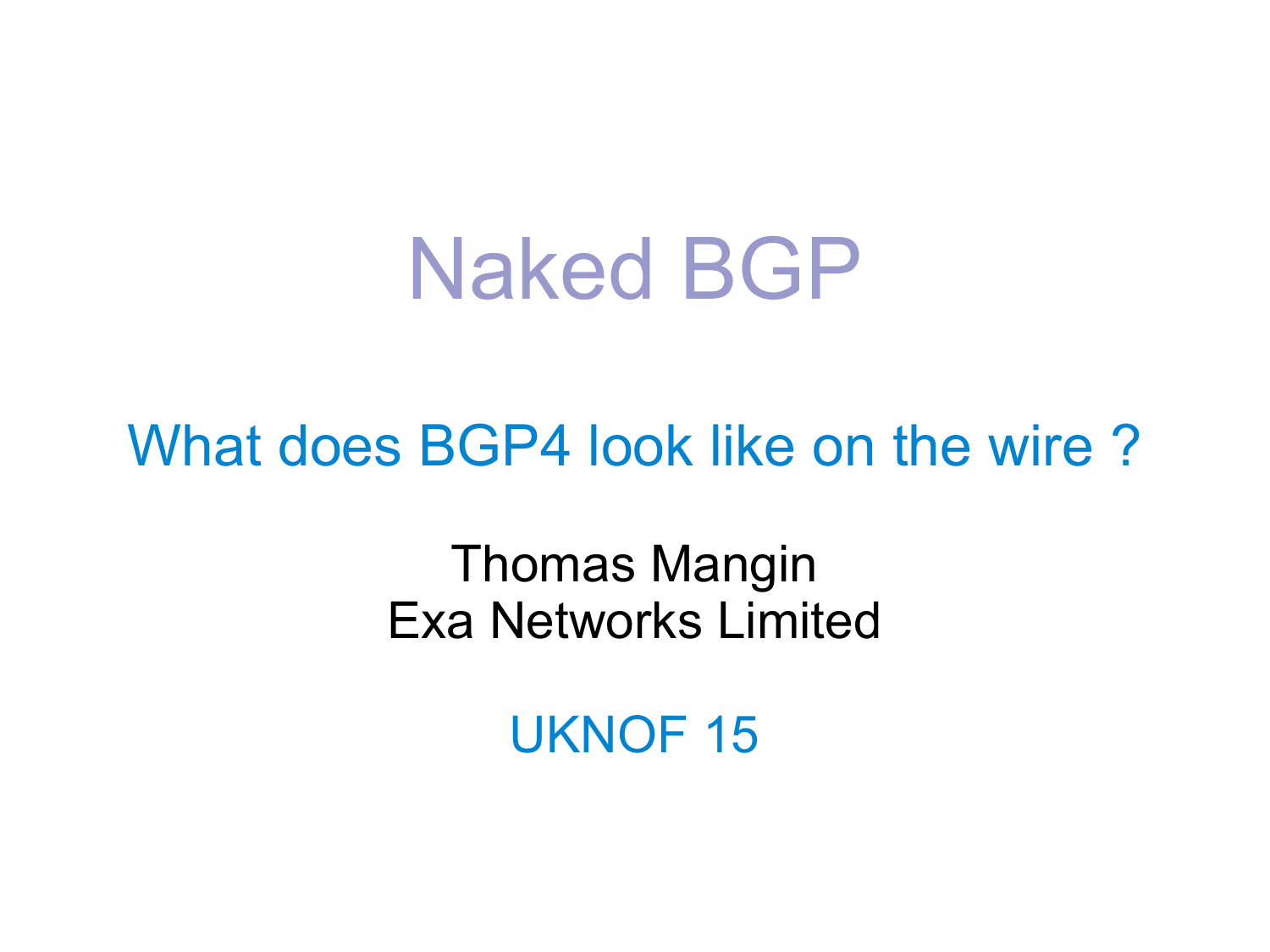#### Who reads RFCs?

- Desperate network engineers
	- why is that session « stuck in ACTIVE »
	- why are my routers now crashing (ASN4)
- Bleeding edge engineers
	- what is FlowSpec ?
- Curious Engineers
	- what if I changed the HoldTime value to 3 ??
- MAD people
	- wanting to write their own software  $\leftarrow$  I am here ..
	- mostly SIP developers nowdays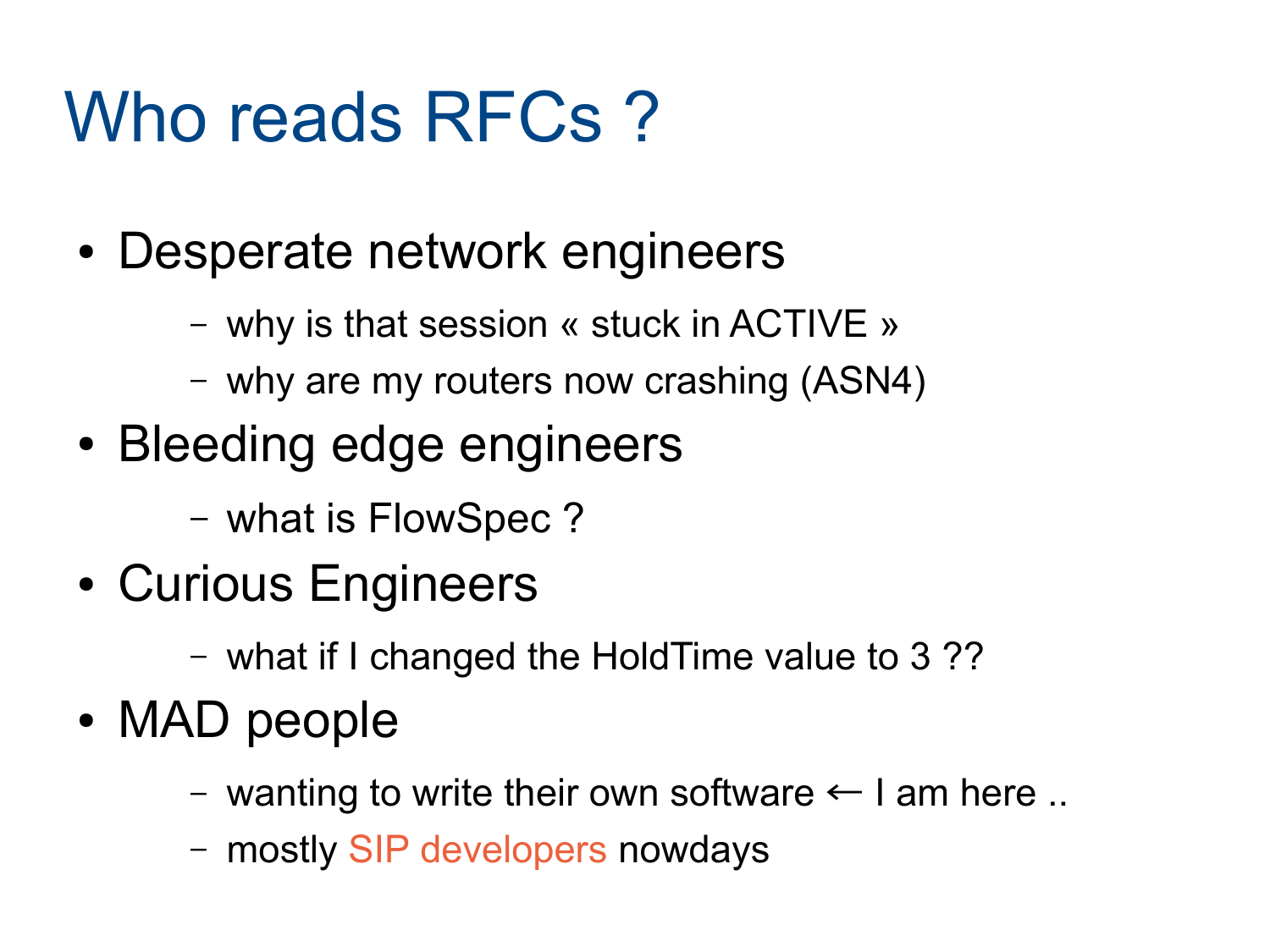#### A new application why ?

- Announce our service IP (/32)
	- SMTP, MX, POP, IMAP, WEBMAIL, AUTH DNS, ...
- Others exist but ....
	- OpenBGPD great but no official support on Linux
	- BIRD good but no package for all our Linux distros
	- Quagga Cisco configuration format (pain)
	- bgpfeeder, bgpsimple, pybgp no IPv6
- Wanted ....
	- easy installation (python always installed, nothing else needed)
	- familiar and simple configuration
	- integrate with our code base (suspension, IWF filtering, etc.)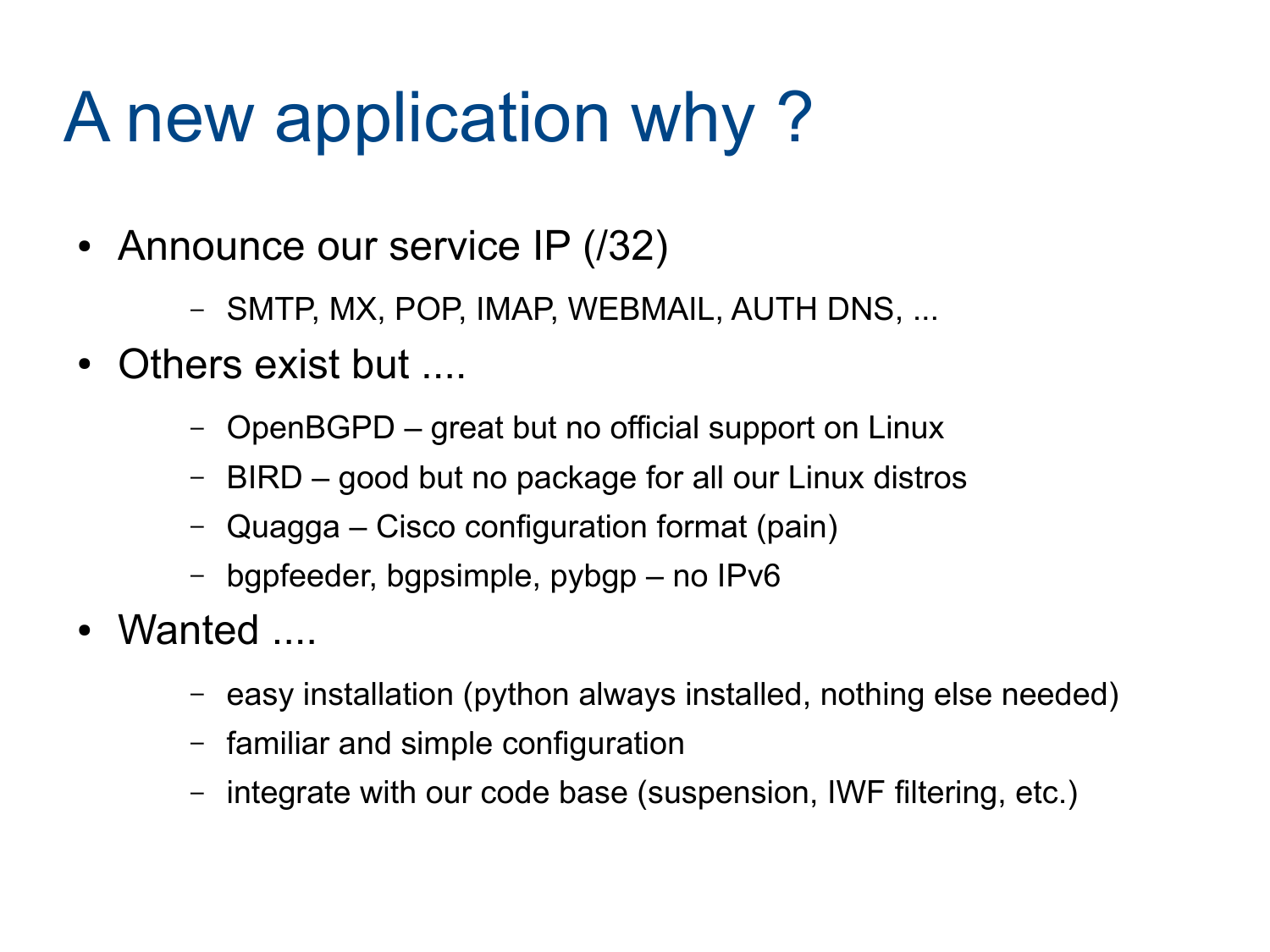#### BGP4 – Main RFCs

- ✔ RFC 4271
	- A Border Gateway Protocol 4 (BGP-4)
	- Obsoletes: 1771
- $\cdot$  RFC 5492
	- Capabilities Advertisement with BGP-4
	- Obsoletes: 3392, 2842
- ✗ RFC 2385
	- Protection of BGP Sessions via the TCP MD5 Signature I can't implement it, the Python socket module does not export TCP\_MD5\_AUTH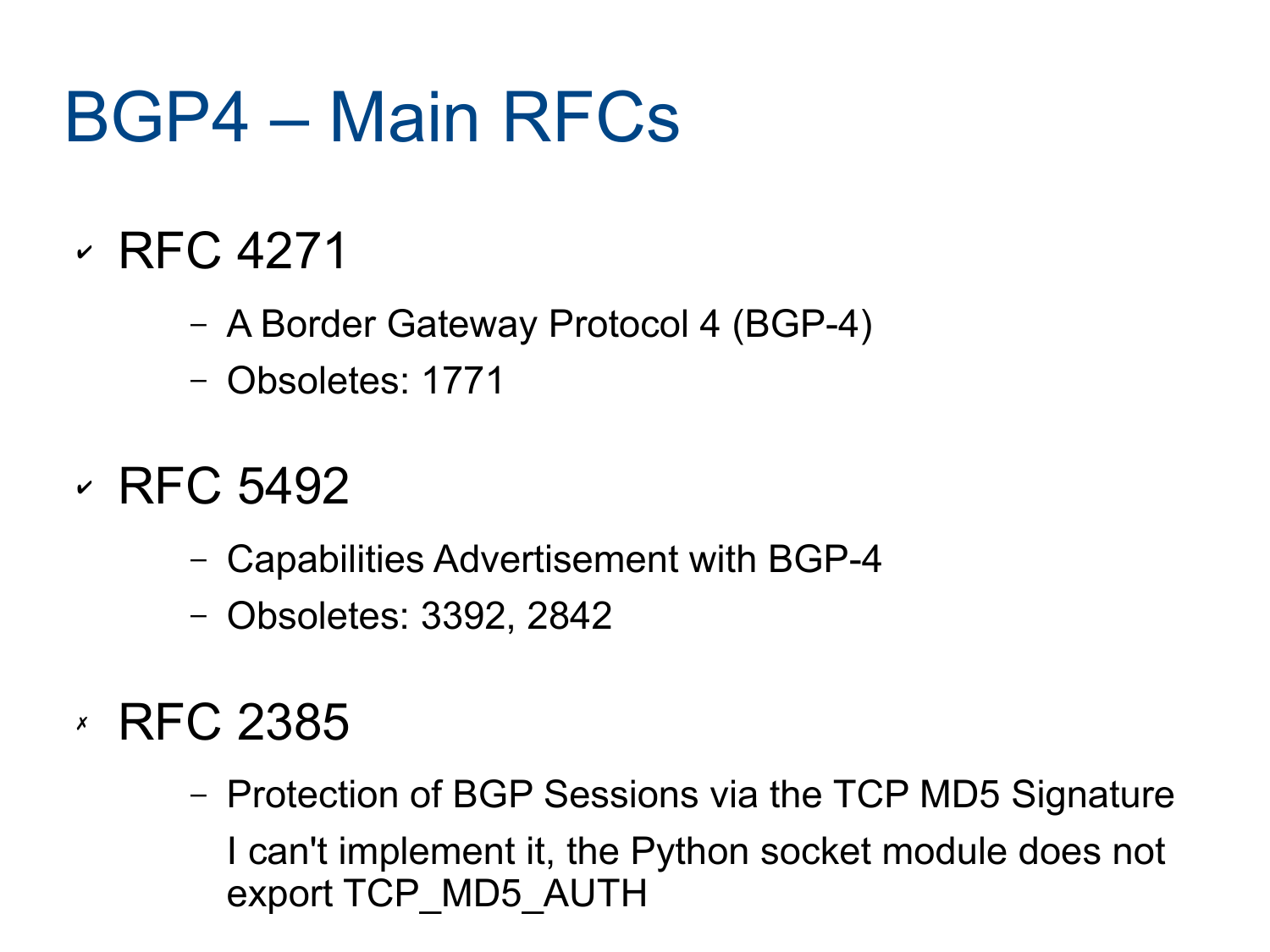#### BGP4 – Common RFCs

- ✗ RFC 3107
	- Carrying Label Information in BGP-4
- ✔ RFC 4760 (and RFC 2545)
	- Multiprotocol Extensions for BGP-4
	- Obsoletes: 2858
- ✗ RFC 4893
	- BGP Support for Four-octet AS Number Space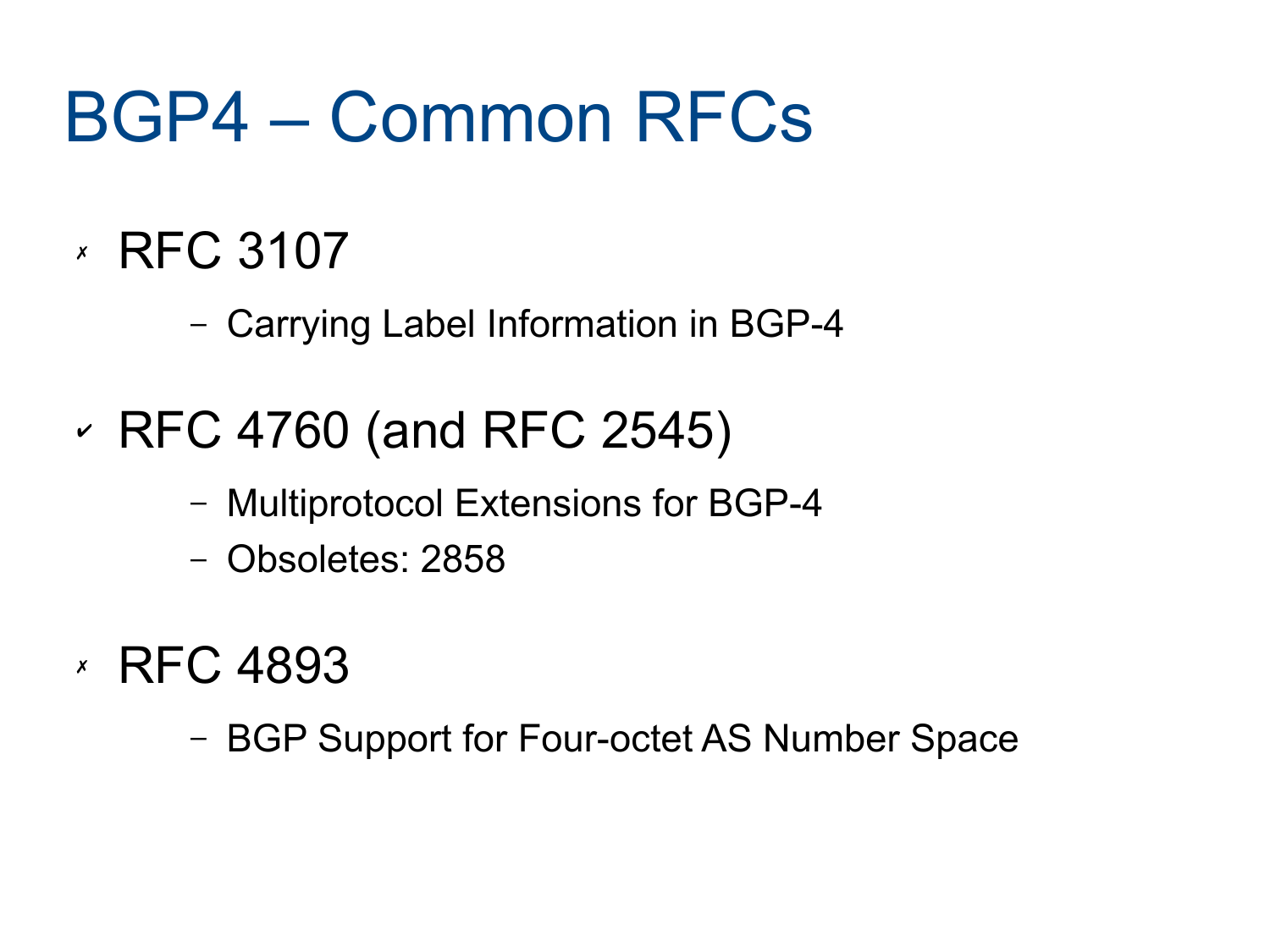#### BGP4 – Less common RFCs

✔ RFC 4724

– Graceful Restart Mechanism for BGP

- ✗ RFC 4360
	- BGP Extended Communities Attribute
- ✗ RFC 5575
	- Dissemination of Flow Specification Rules
- ➔ Find all BGP-4 related RFCs
	- <http://www.bgp4.as/rfc>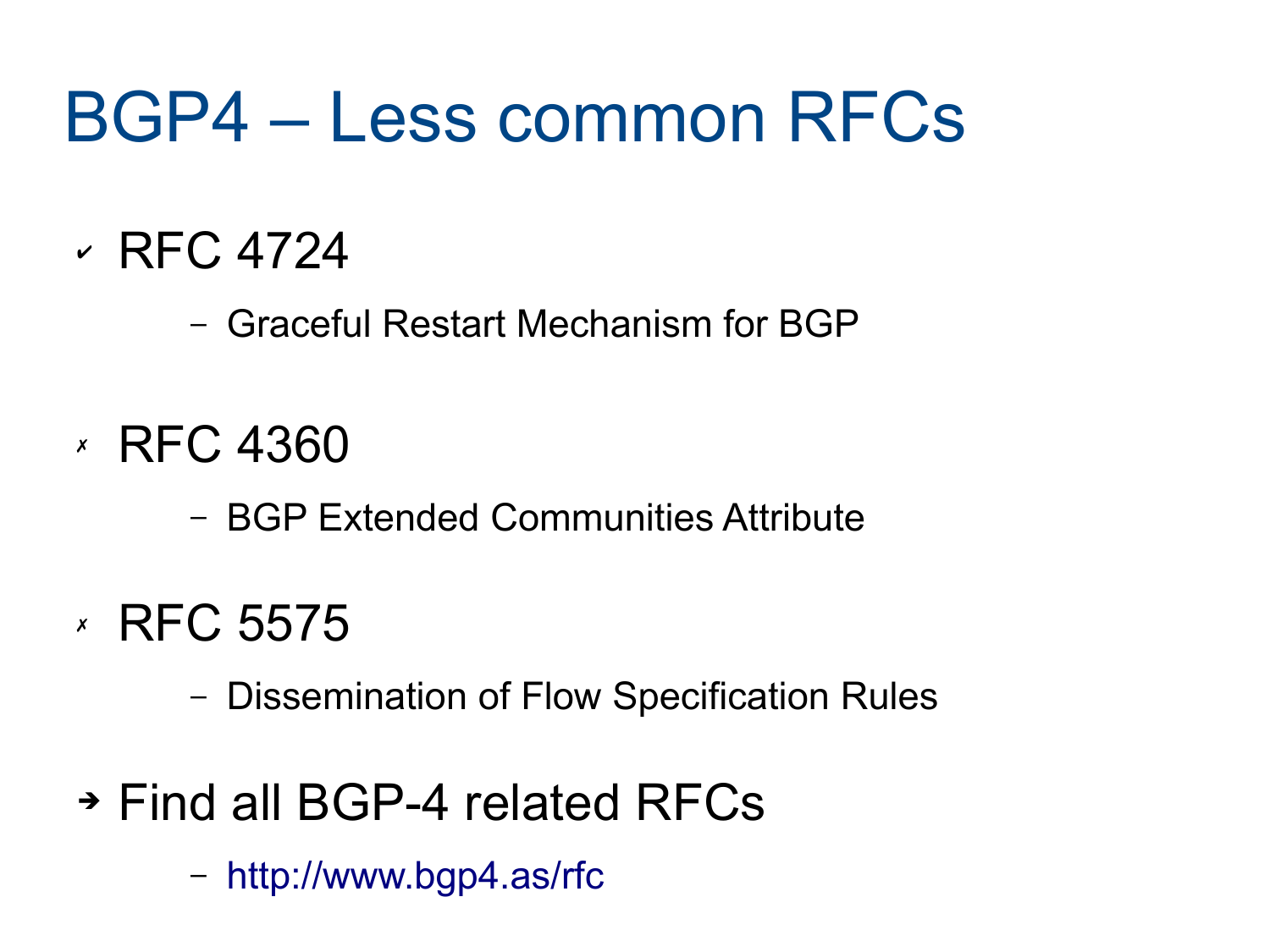#### Packets

- Very few types
	- OPEN to negociate a BGP4 connection
	- NOTIFICATION to report issues to the peer
	- KEEPALIVE  $-$  to not wait for a TCP timeout
	- UPDATE  $-$  to exchange routes
- More defined by other RFCs
	- $\cdot$  RFC 2918 ROUTE REFRESH

● …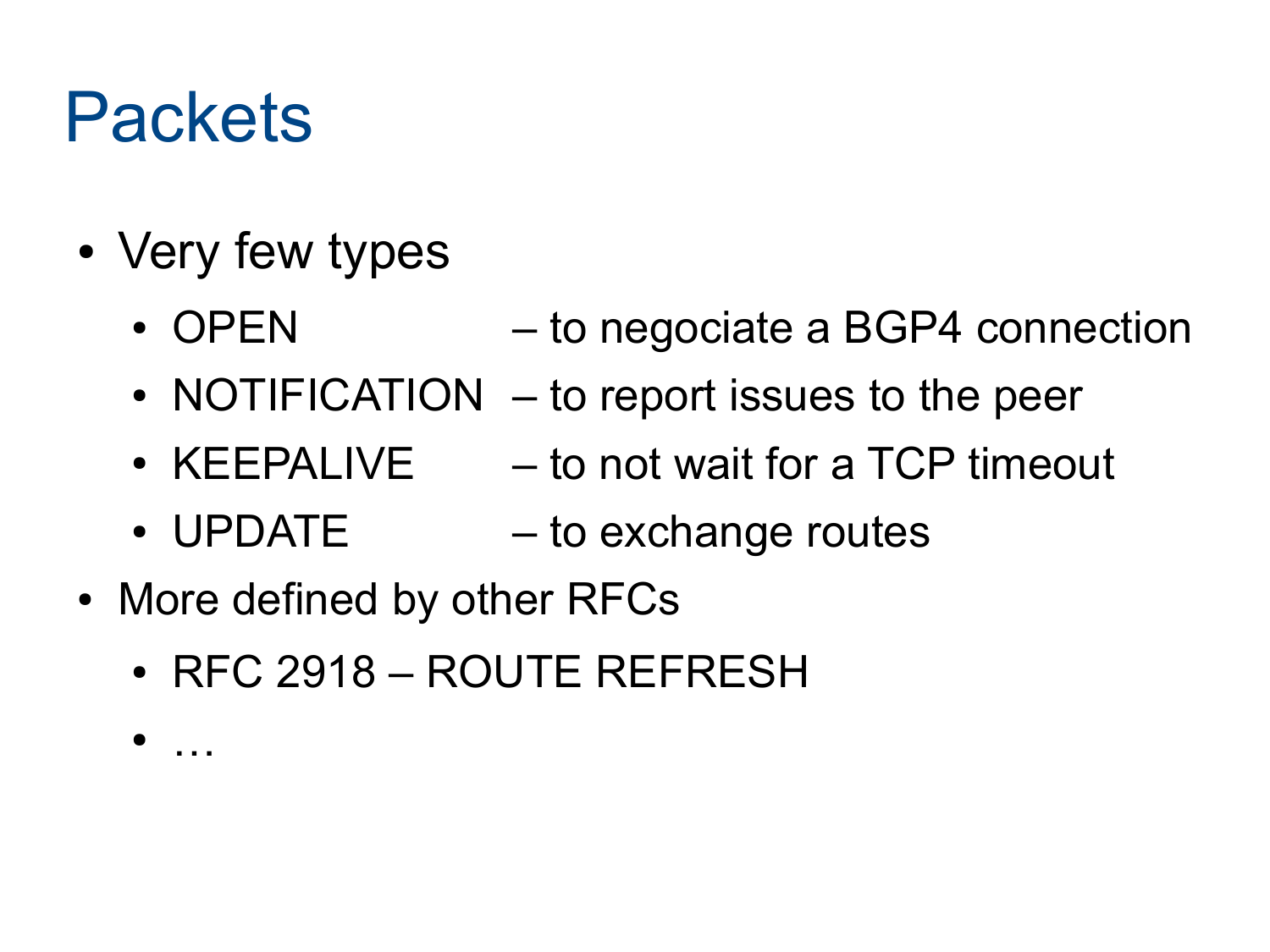#### Steps of a BGP session

Opening sequence of packets

Configured but not ready (IDLE) Configured and ready (ACTIVE) TCP connection (CONNECT)  $\rightarrow$  OPEN (OPENSENT)

- $\leftarrow$  OPEN
- 

← KEEPALIVE (OPENCONFIRM)  $\rightarrow$  KEEPALIVE (ESTABLISHED)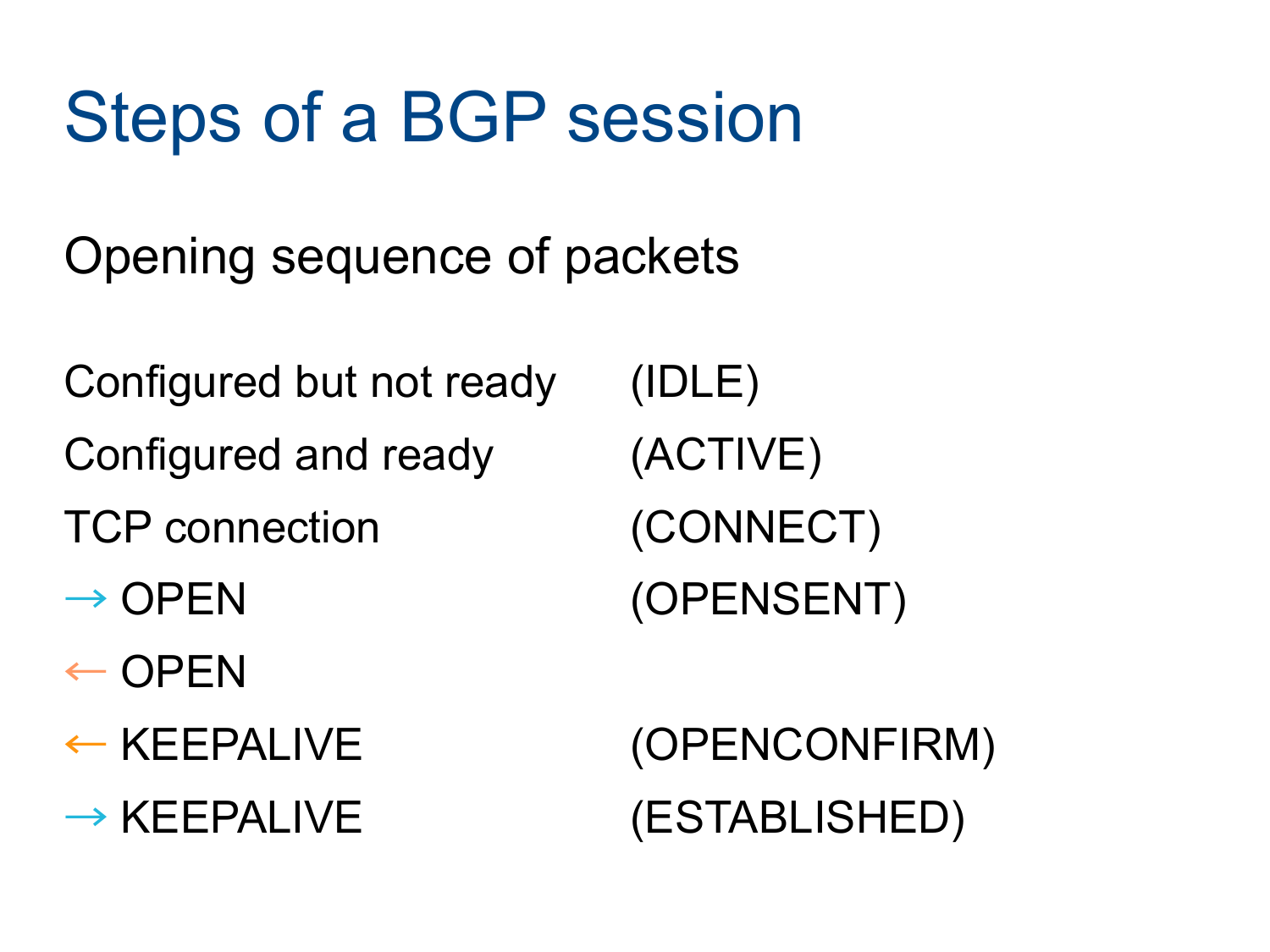#### Conversation

exchange of routes (if needed)..

- $\rightarrow$  UPDATE ?
- $\leftarrow$  UPDATE ?

Routes are not re-sent if no change occurs

(unless both routers support route refresh)

And start to send each other messages to detect dead peers

- $\rightarrow$  KEEPALIVE
- ← KEEPALIVE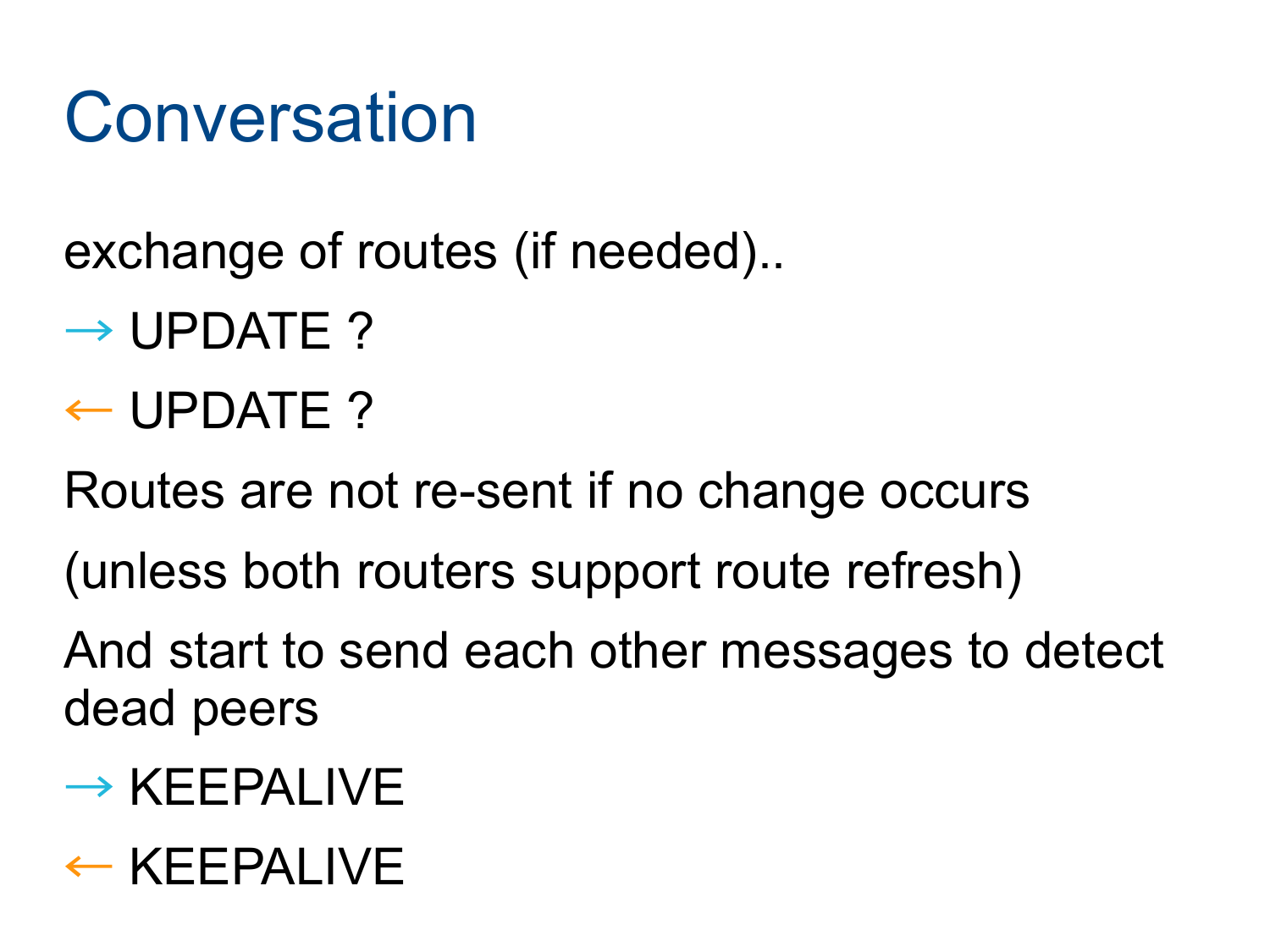#### Message

- Marker 16 bytes
	- legacy header from RFC 1105
		- Marker (2 bytes), Length (2 bytes), version (1 byte)
		- Type (1 byte), HoldTime (1 Byte)
	- kept but blanked
		- 0xFFFFFFFFFFFFFFFFFFFFFFFFFFFFFFFF
- Length of content  $-1$  short
- Type of Message  $-1$  byte
	- OPEN  $0x01$
	- $\bullet$  UPDATE  $0x02$
	- NOTIFICATION 0x04
	- $\bullet$  KEEPALIVE  $0x08$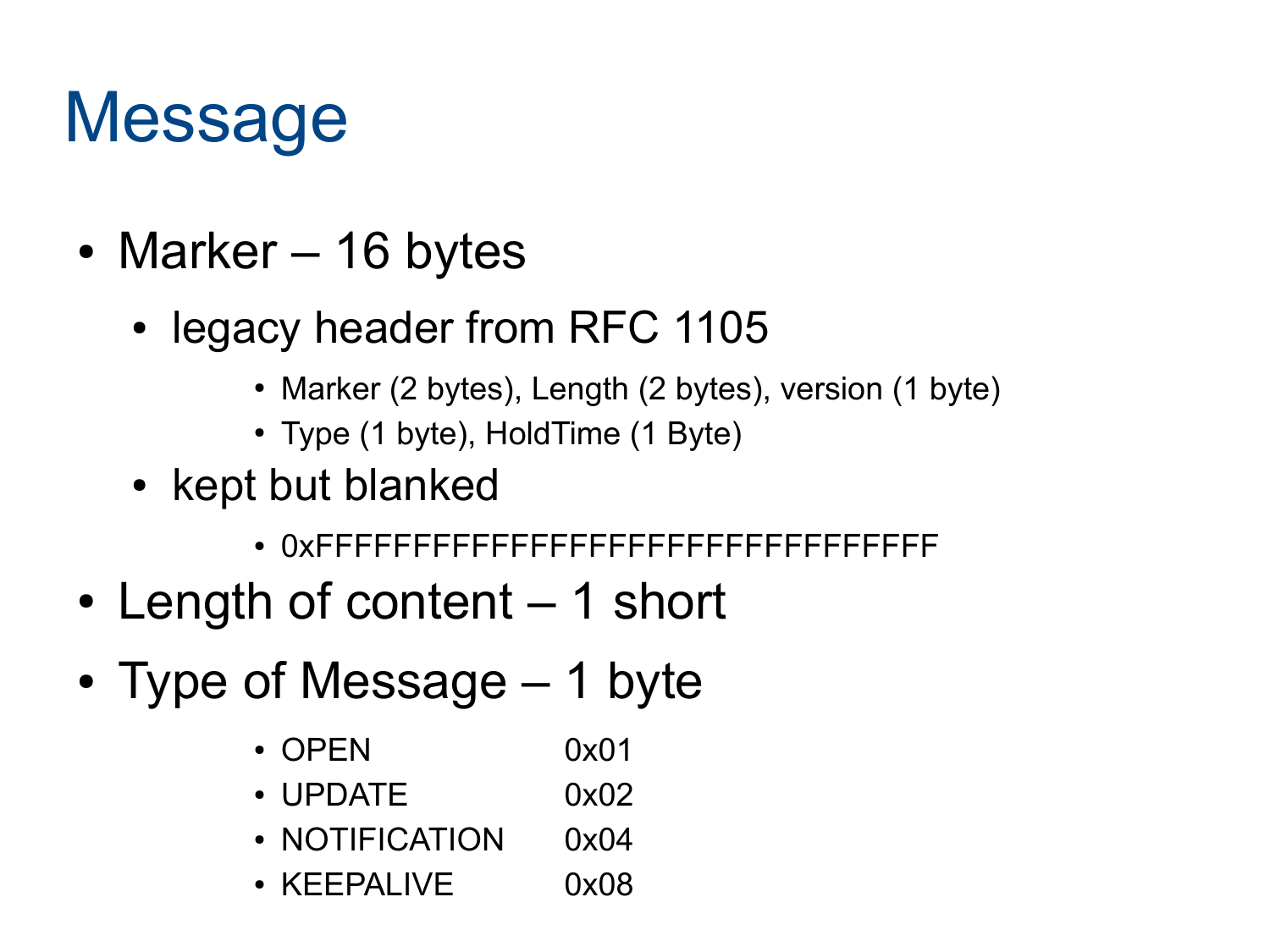### **OPEN**

- Version 1 byte
- $-4$  SN  $-1$  short
- HoldTime 1 short
- BGP Identifier 4 bytes
- Optional Parameter Length 1 Byte
- Optional Parameters LEN bytes
	- initially for optional authentification (deprecated)
	- now for capabilities allowing protocol extension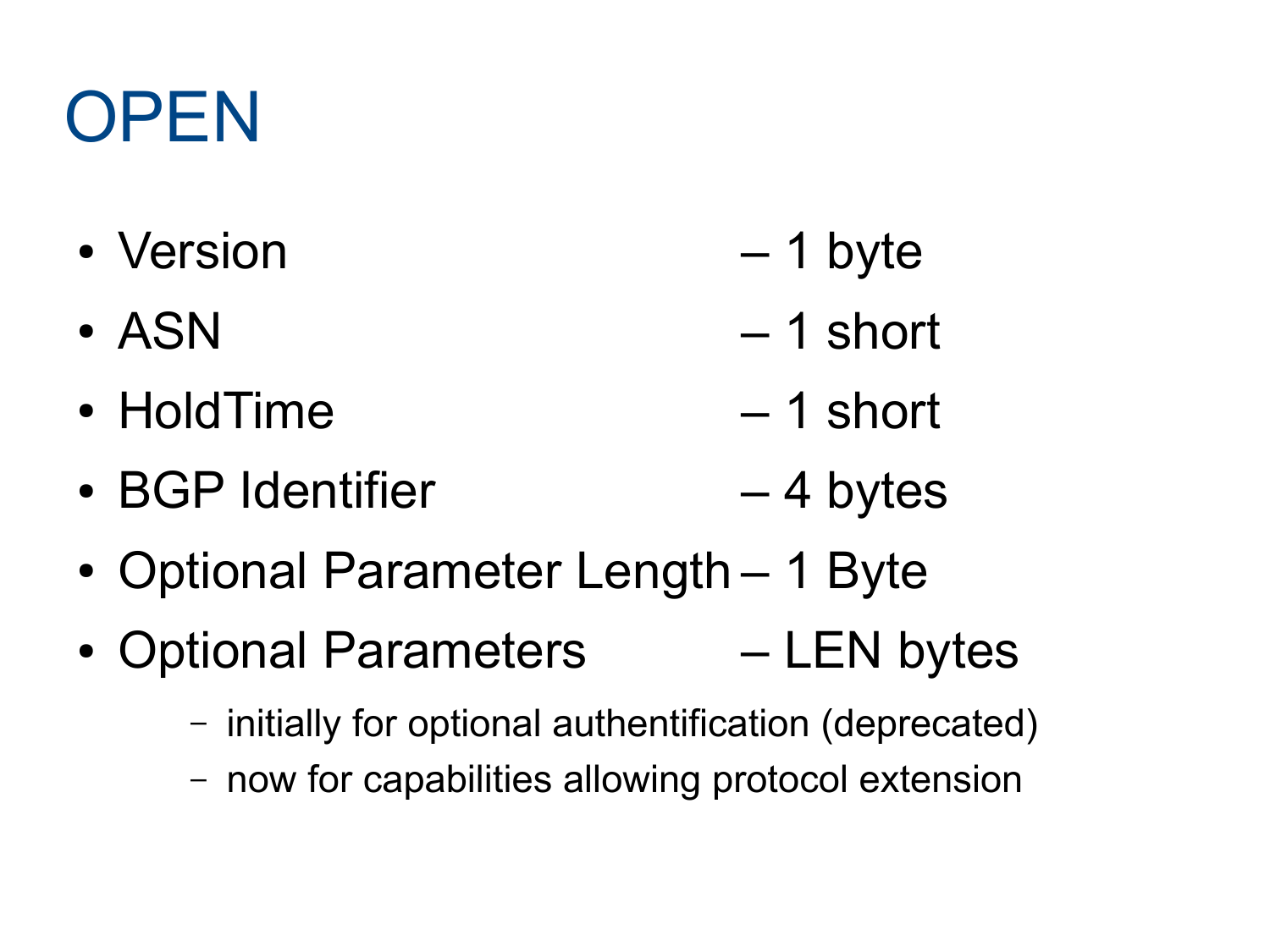#### **OPEN**

#### • HOLDTIME

- hearbeat interval
- negotiated as the <u>lower</u> holdtime between both OPEN
	- You can cause lots of BGP traffic forcing a low value
- default depends on vendor
	- Juniper 90
	- Cisco 180
- can not be lower than 3 (as KeepAlive is HoldTime / 3)
- connection MAY be rejected based on KEEPALIVE value

#### • BGP IDENTIFIER

- unique 32 bit number
	- $\cdot$  not really an IP but set to the IP used for the connection (in IPv4)
- often called Router-ID
- used to know which connection the router must keep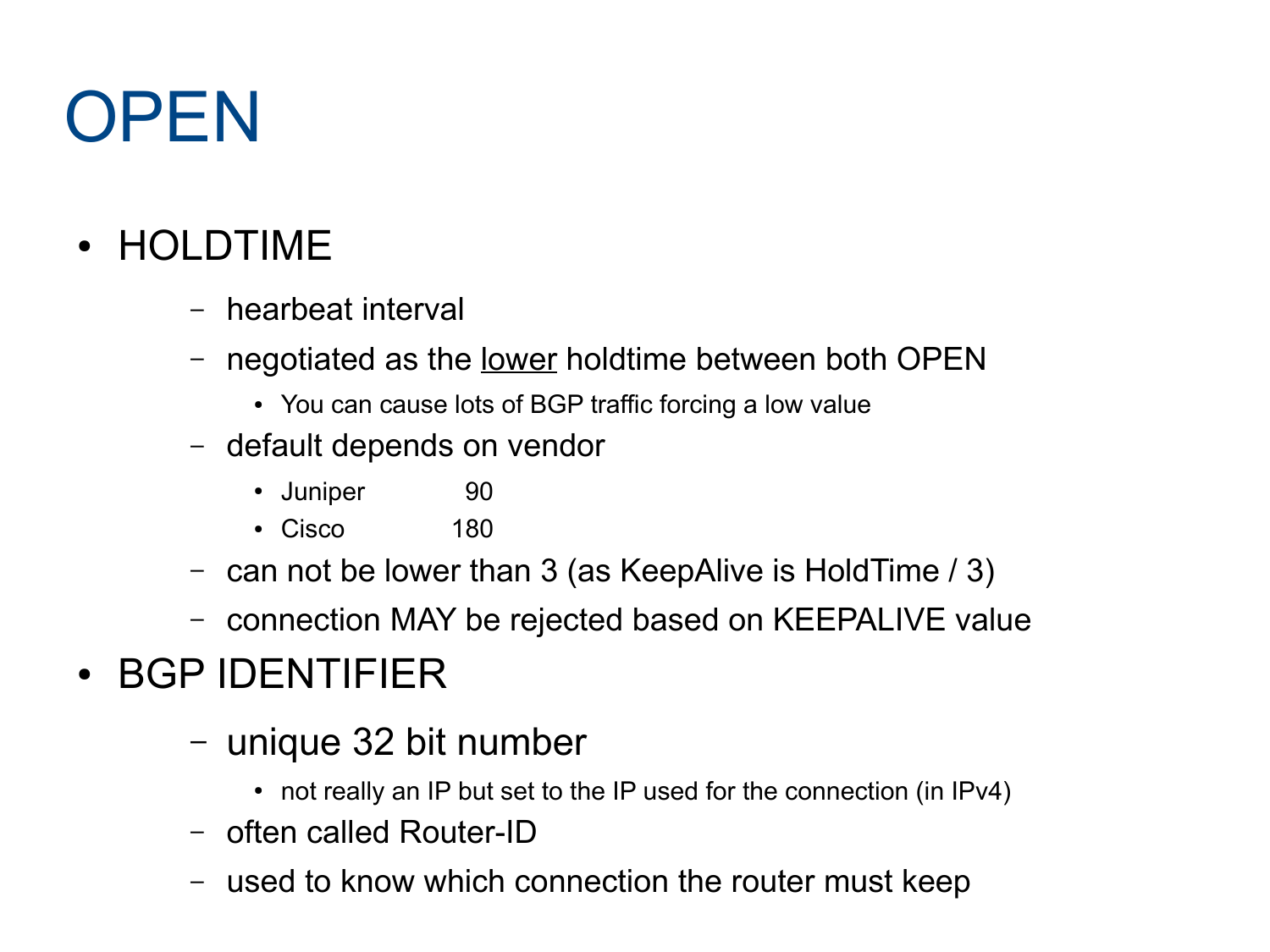- Unknown capabilities received are ignored
- A capability can be sent multiple times with different values
	- For example to indicate support for multiple protocols
- Capabilities Format
	- Code 1 byte
	- Length 1 byte
	- Value LEN byte(s)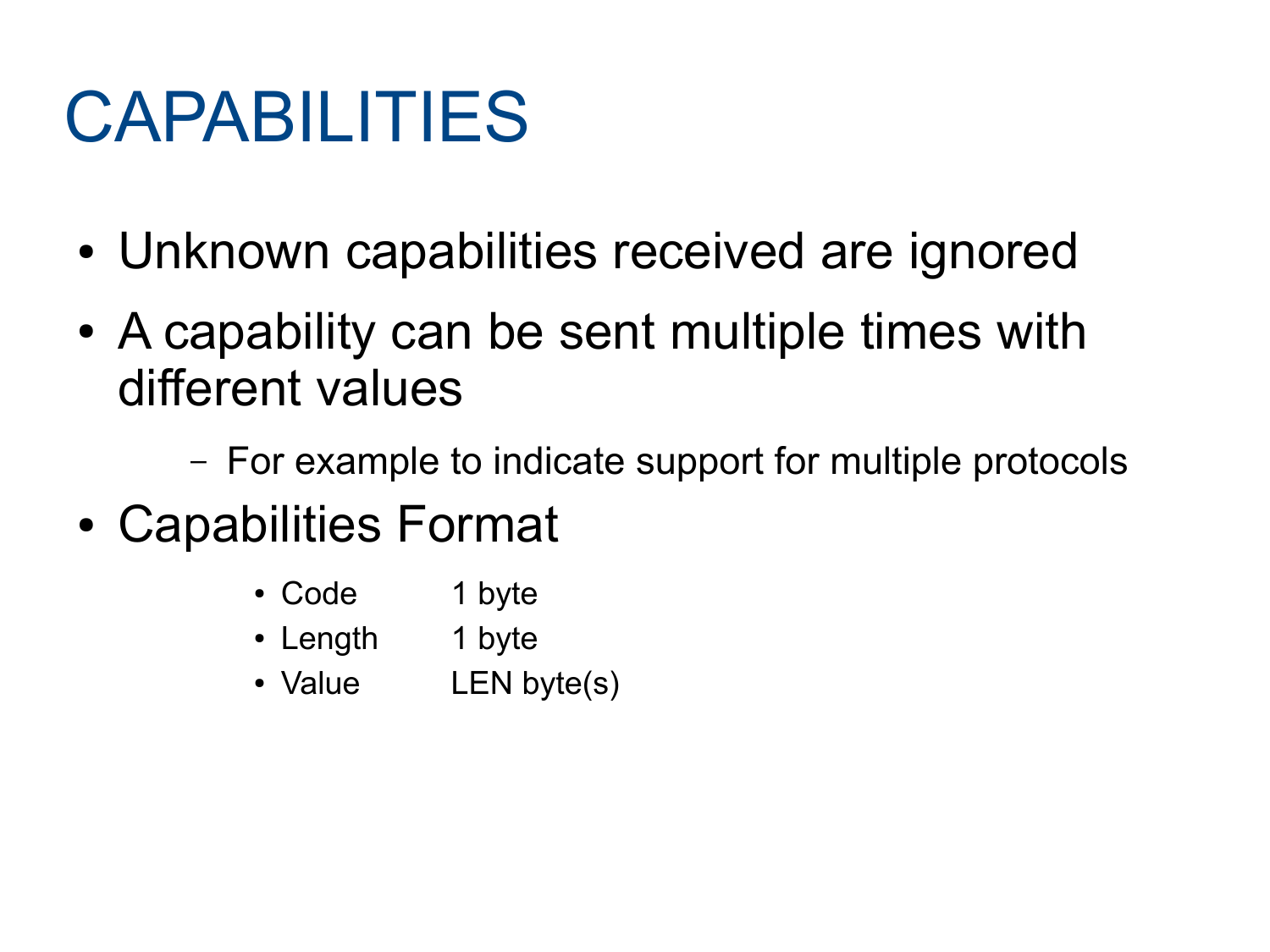#### • http://www.iana.org/assignments/capability-codes/

| • RESERVED                      | 0x00                              |
|---------------------------------|-----------------------------------|
| MULTIPROTOCOL_EXTENSIONS        | 0x01 [RFC2858]                    |
| • ROUTE REFRESH                 | 0x02 [RFC2918]                    |
| • OUTBOUND_ROUTE FILTERING      | 0x03 [RFC5291]                    |
| • MULTIPLE_ROUTES               | 0x04 [RFC3107]                    |
| • EXTENDED NEXT HOP             | 0x05 [RFC5549]                    |
| Unassigned                      | $0x06 - 0x3F(63)$                 |
| • GRACEFUL_RESTART              | 0x40 [RFC4724]                    |
| • FOUR BYTES ASN                | 0x41 [RFC4893]                    |
| Deprecated                      | 0x42(66)                          |
| • DYNAMIC_CAPABILITY            | $0x43$ [Chen]                     |
| • MULTISESSION BGP              | 0x44 [Appanna]                    |
| • ADD PATH                      | 0x45 [draft-ietf-idr-add-paths]   |
| Unassigned                      | $0x46(70) - 0x7F(127)$            |
| <b>Reserved for Private Use</b> | $0x80(128) - 0xFF(255)$ [RFC5492] |
| <b>CISCO ROUTE REFRESH</b>      | 0x80                              |
|                                 |                                   |

– Can only find reference to this in the router logs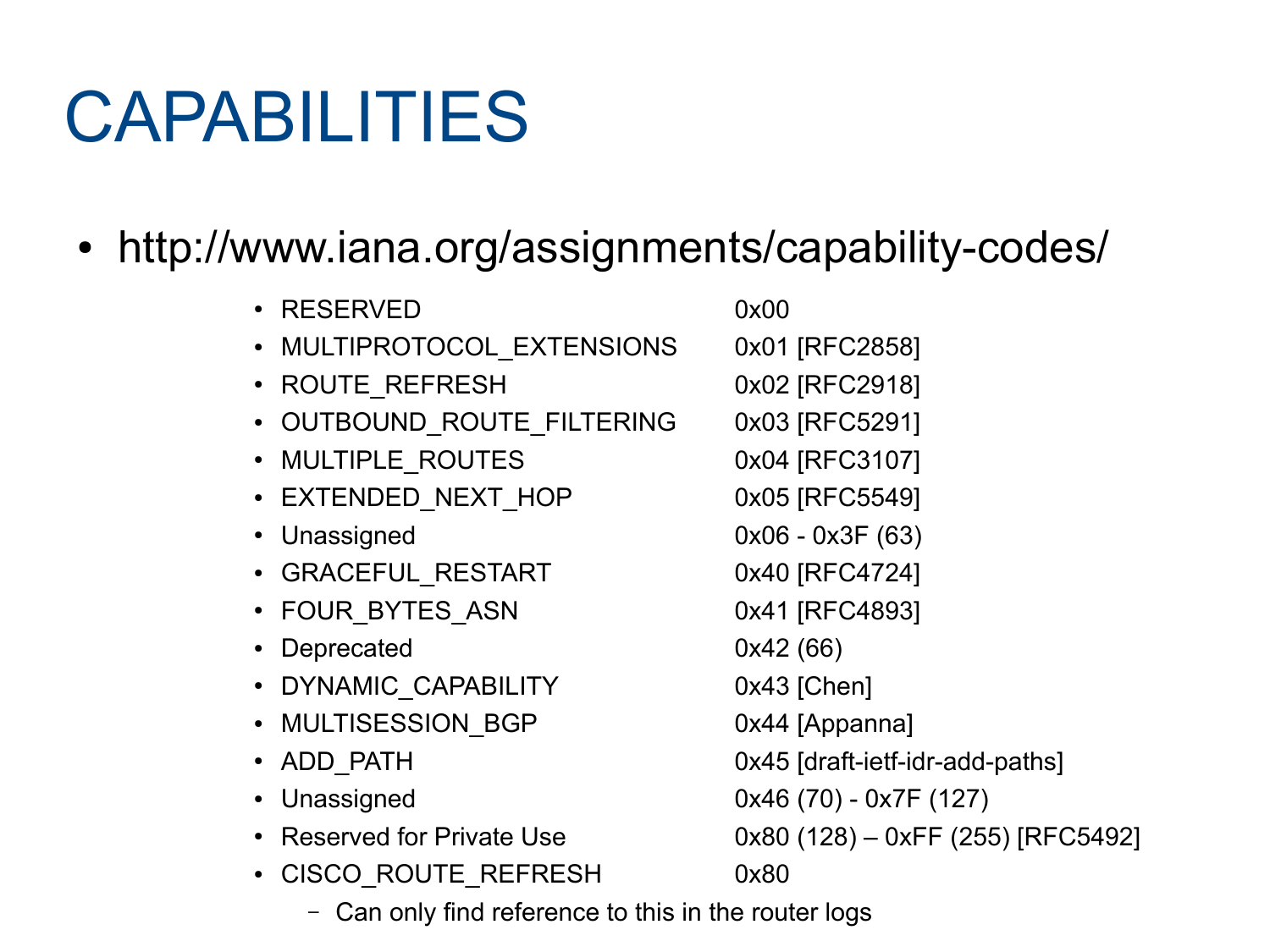- AFI Address Family Identifiers
	- <http://www.iana.org/assignments/address-family-numbers/>
	- $IPv4 0x01$
	- $IPv6 0x02$
- SAFI Subsequent AFI
	- <http://www.iana.org/assignments/safi-namespace>
	- SAFI Unicast  $-0x01$
	- SAFI Multicast  $-0x02$
	- MPLS-labeled VPN address  $-0x80$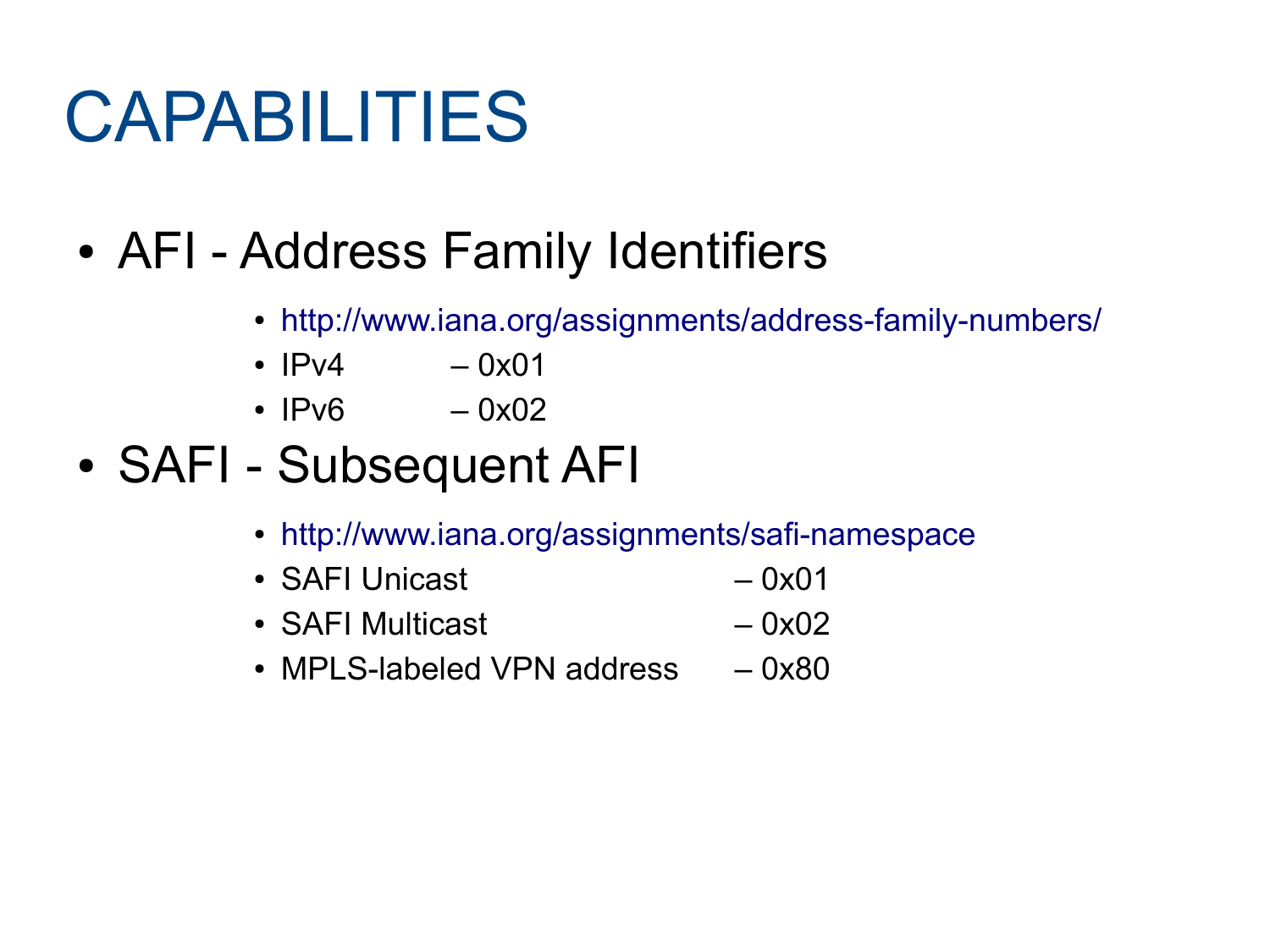- Multiprotocol extension
	- OPEN with family (AFI/SAFI) of extra protocols supported
		- one capability per pair supported
	- <http://www.iana.org/assignments/address-family-numbers/>
	- <http://www.iana.org/assignments/safi-namespace>

#### • Graceful Restart

- let the speaker know
	- if the session is from a restart
	- how long to wait before dropping stale routes
- AFI/SAFI for which GR is supported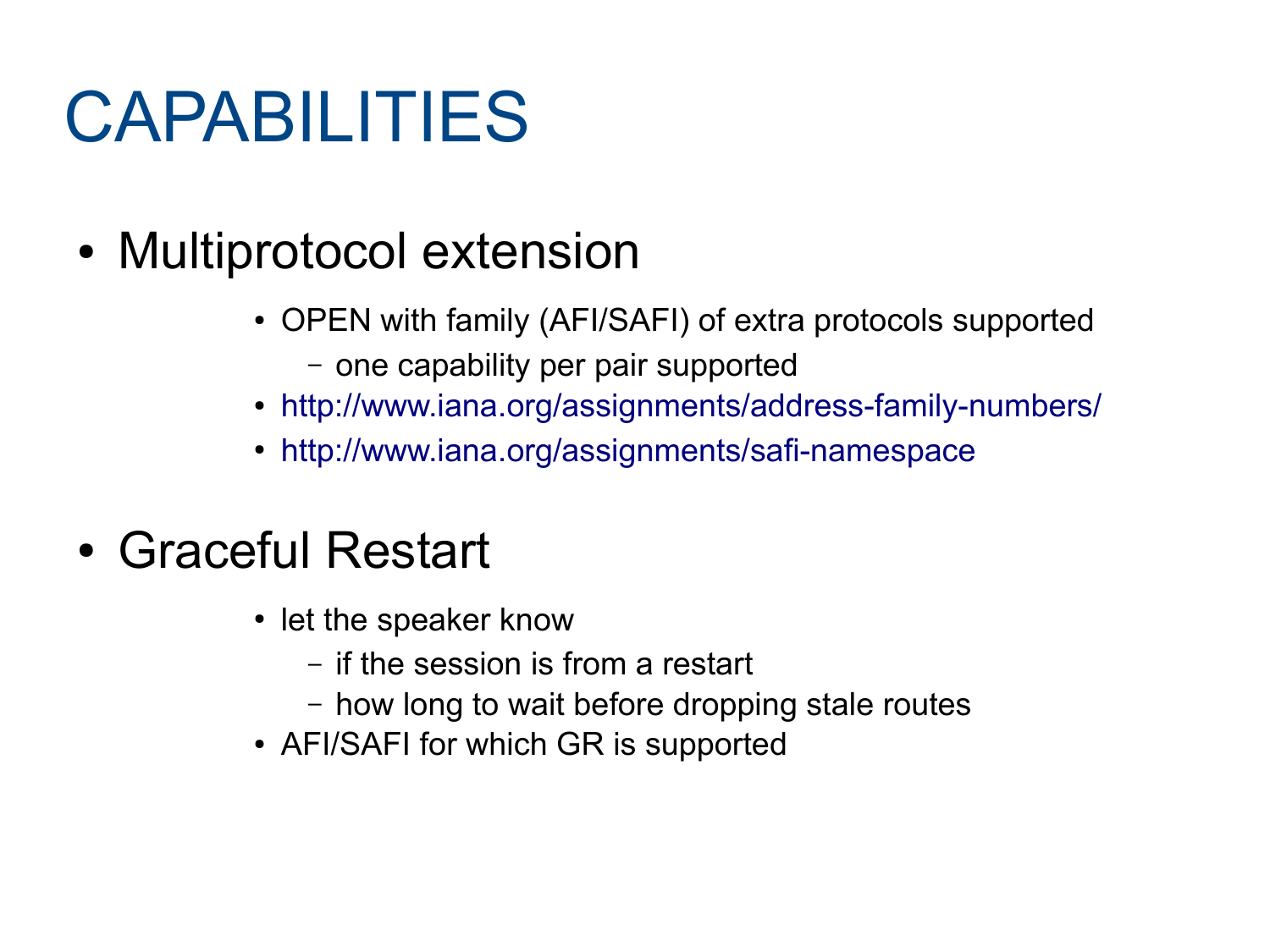#### OPEN parsed

```
 OPEN Message
     Marker: 16 bytes
     Length: 45 bytes
     Type: OPEN Message (1)
     Version: 4
     My AS: 100
     Hold time: 180
     BGP identifier: 1.1.1.1
     Optional parameters length: 16 bytes
     Optional parameters
          Capabilities Advertisement (8 bytes)
              Parameter type: Capabilities (2)
              Parameter length: 6 bytes
              Multiprotocol extensions capability (6 bytes)
                  Capability code: Multiprotocol extensions capability (1)
                 Capability length: 4 bytes
                 Capability value
                      Address family identifier: IPv4 (1)
                     Reserved: 1 byte
                     Subsequent address family identifier: Unicast (1)
          Capabilities Advertisement (4 bytes)
              Parameter type: Capabilities (2)
              Parameter length: 2 bytes
              Route refresh capability (2 bytes)
                  Capability code: Route refresh capability (128)
                 Capability length: 0 bytes
          Capabilities Advertisement (4 bytes)
              Parameter type: Capabilities (2)
              Parameter length: 2 bytes
              Route refresh capability (2 bytes)
                  Capability code: Route refresh capability (2)
                 Capability length: 0 bytes
```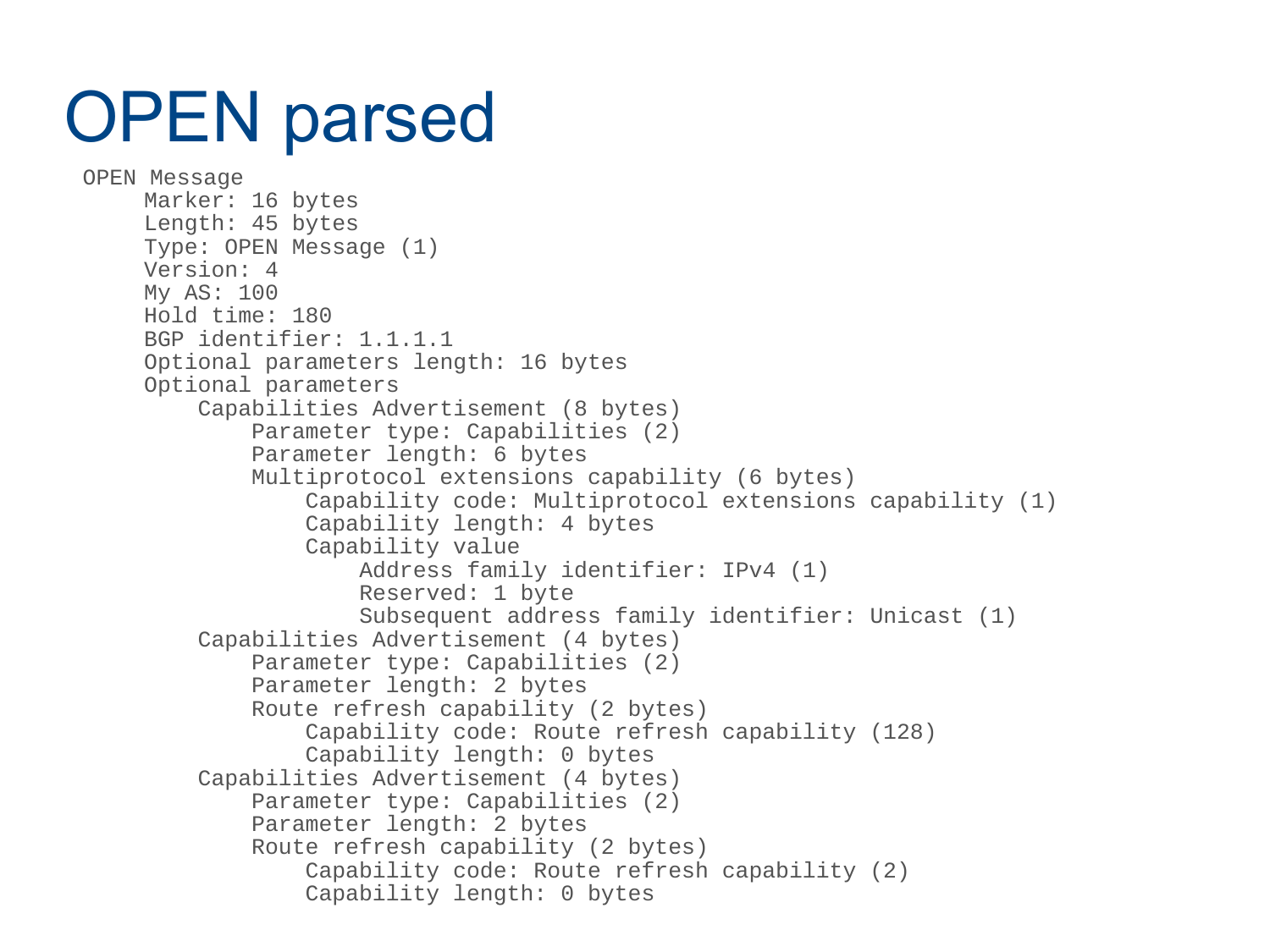# NOTIFICATION

#### ● Format

- Error code 1 byte
- Error subcode 1 byte
- Data variable

#### • Error codes

- 1 Message header error 4 Hold timer expired
- 2 OPEN message error 5 State machine error
- 3 UPDATE message error 6 Cease
- 

- Error Sub Code
	- too many to list, see RFC 4271 section 4.5
- Data is a human readeable string
	- its length is calculated from the length of the message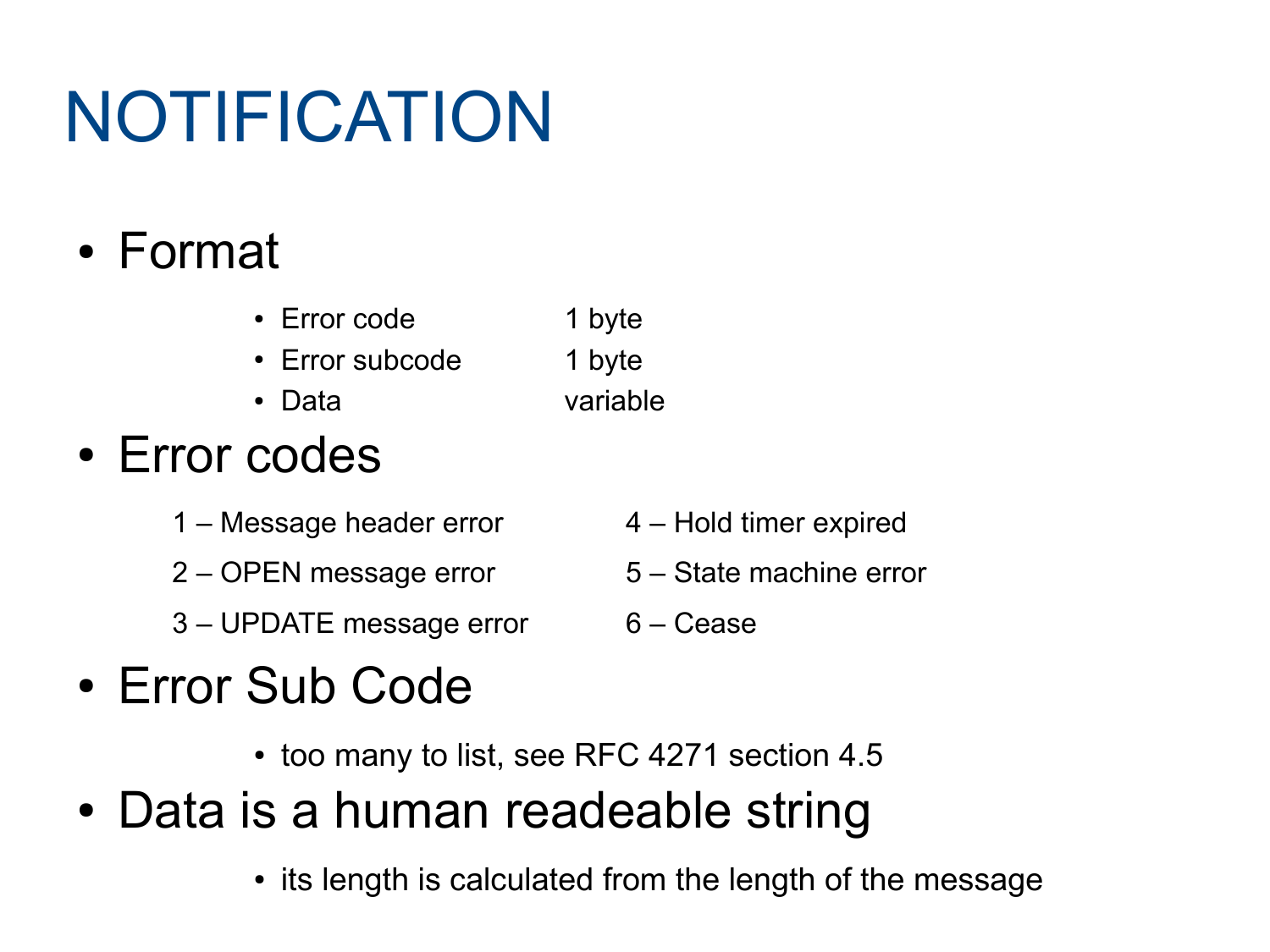#### KEEPALIVE

- No content, just the BGP Header
- Heartbeat message
- If no message is seen during a HoldTime period, the session must be torn down
	- KeepAliveTime =  $H$ oldTime / 3
	- « a reasonable maximum time »
	- « no more than once a second »
- KEEPALIVE message should be sent every KeepAlive time if no UPDATE was generated to make sure no Timeout occurs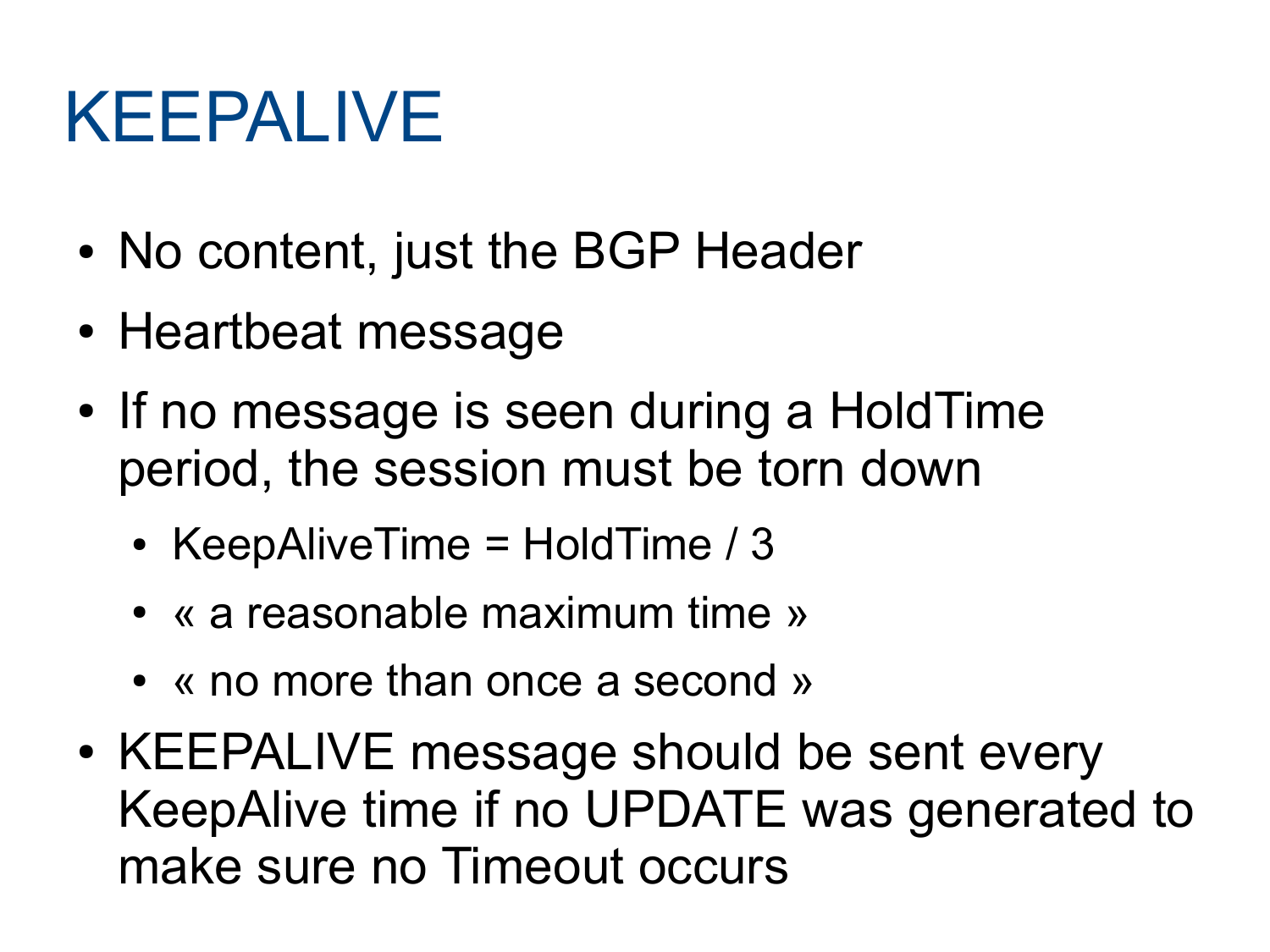## UPDATE

- Used to update remote RIB
- For IPv4 Nice and simple
	- routes to remove (in NLRI format)
	- characteristics of the new routes
	- new routes (in NLRI format)
- Format
	- Withdrawn Routes Length 2 bytes
	- Withdrawn Routes **LEN** above bytes
	- Total Path Attribute Length 2 bytes
	-
	-
- Space efficient
	- Maximum message size is 4096

• Path Attributes **LEN** above bytes • NLRI(s) what is left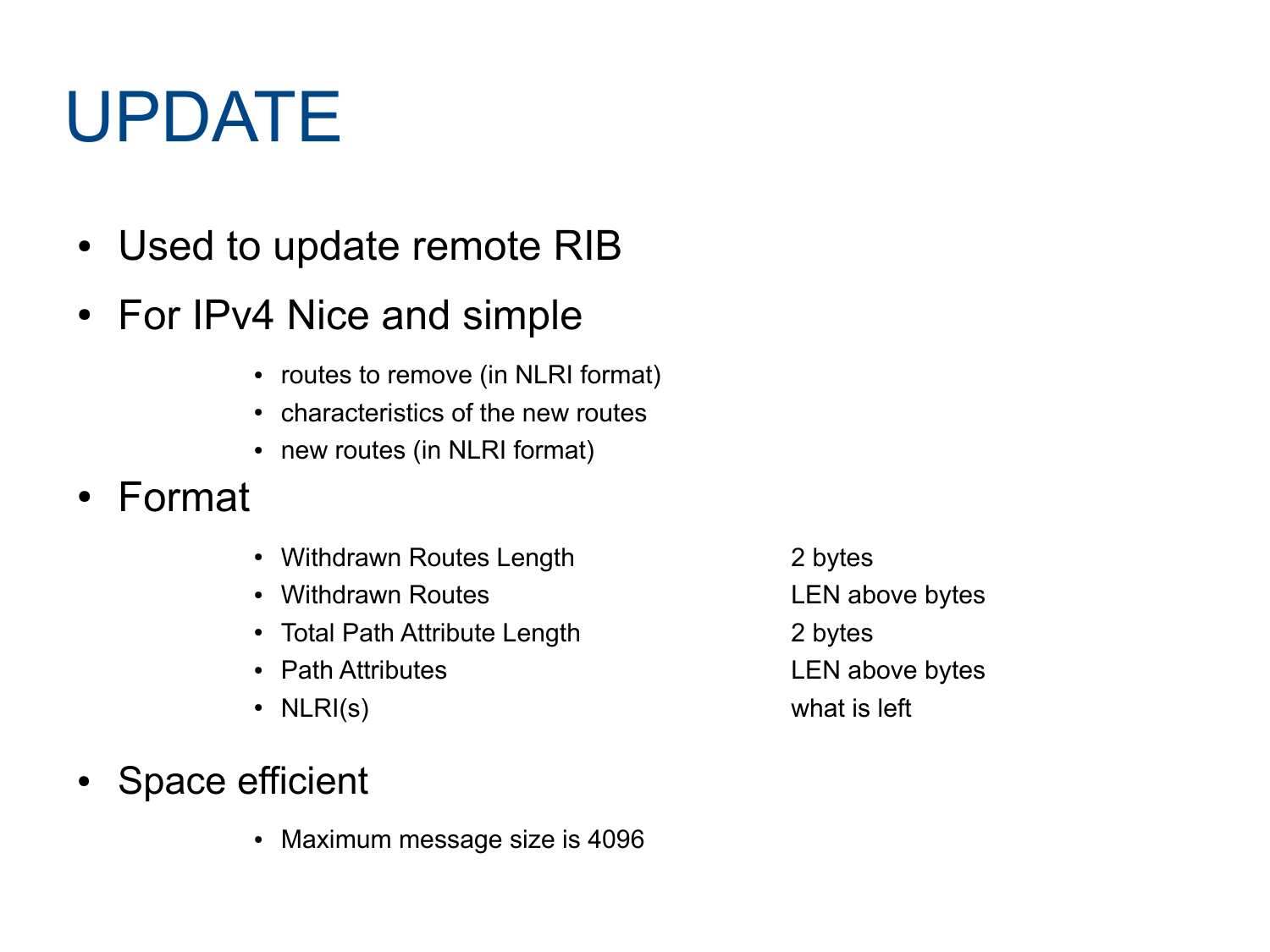#### NLRI

- Network Layer Reachability Information
	- Fancy RFC name for a prefix
	- Netmask as a character  $\approx$  /32 byte of value 32
	- Followed by only the necessary bytes of the IP address
- Examples
	- 10.0.0.0/8 0x08 0x10
	- 192.0.2.0/24 0x18 0xC0 0x00 0x02
	- 192.0.2.1/29 0x1D 0xC0 0x00 0x02 0x01
	- $\bullet$  0.0.0.0/0 0x00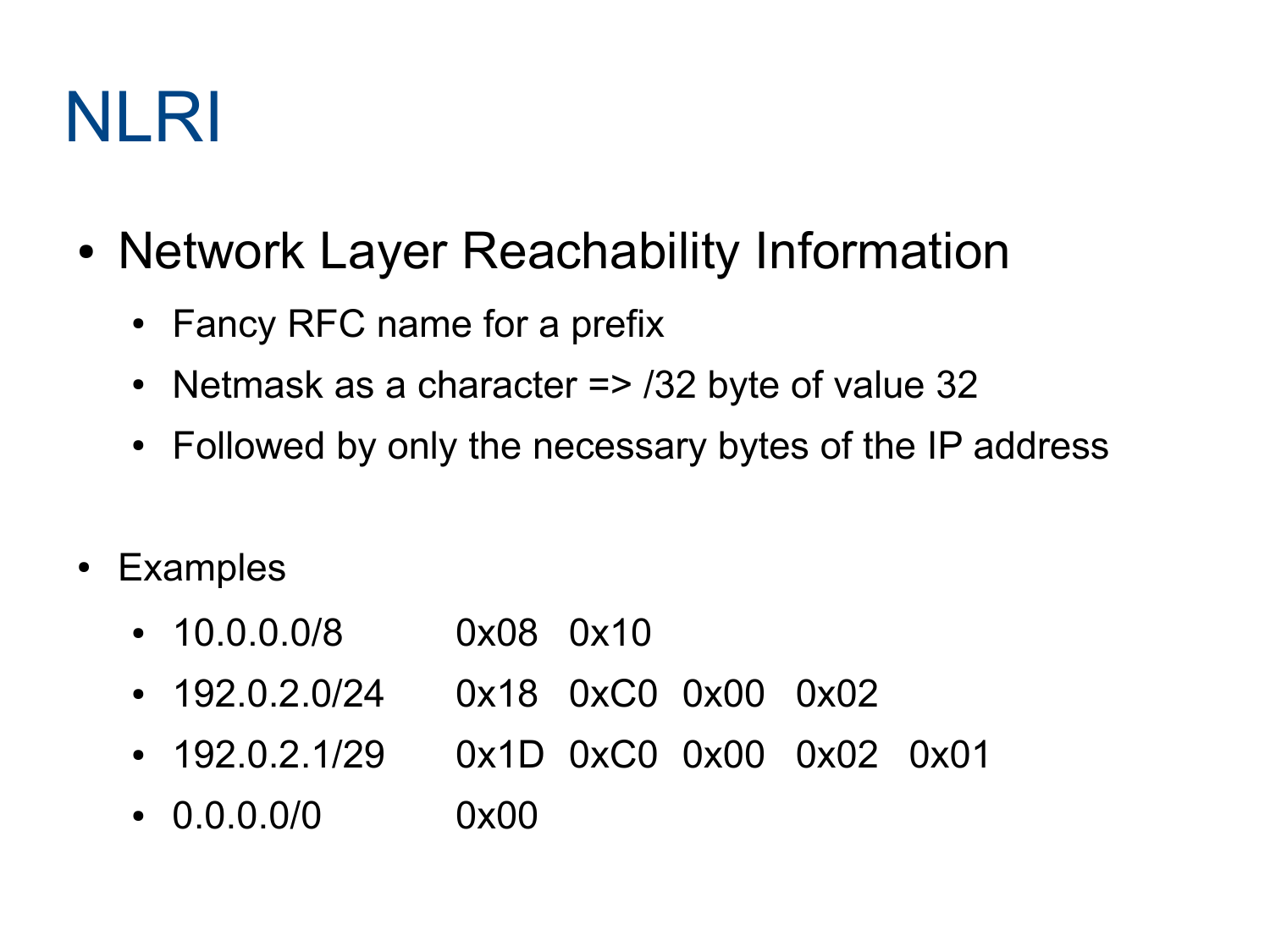#### Path Attributes

- Store routes meta-data
	- Transitive : Router must relay the Attribute
		- Unknown Transitive SHOULD be accepted
		- Unknown non-transitive MUST be ignored
	- Optional : Understanding of this attribute is optional
	- Mandatory : Must be present (or Discretionary)
		- Well known MUST be transitive
		- MUST be supported by every implementation
	- Partial : Do we know this attribute
		- Once set as unknown the value stays set
	- Every route in the path can add some optional transitive attribute
- Well Known Attributes (minimum implementation)
	- Mandatory **ORIGIN, AS PATH, NEXT HOP**
	- Discretionary LOCAL PREF, ATOMIC AGGREGATE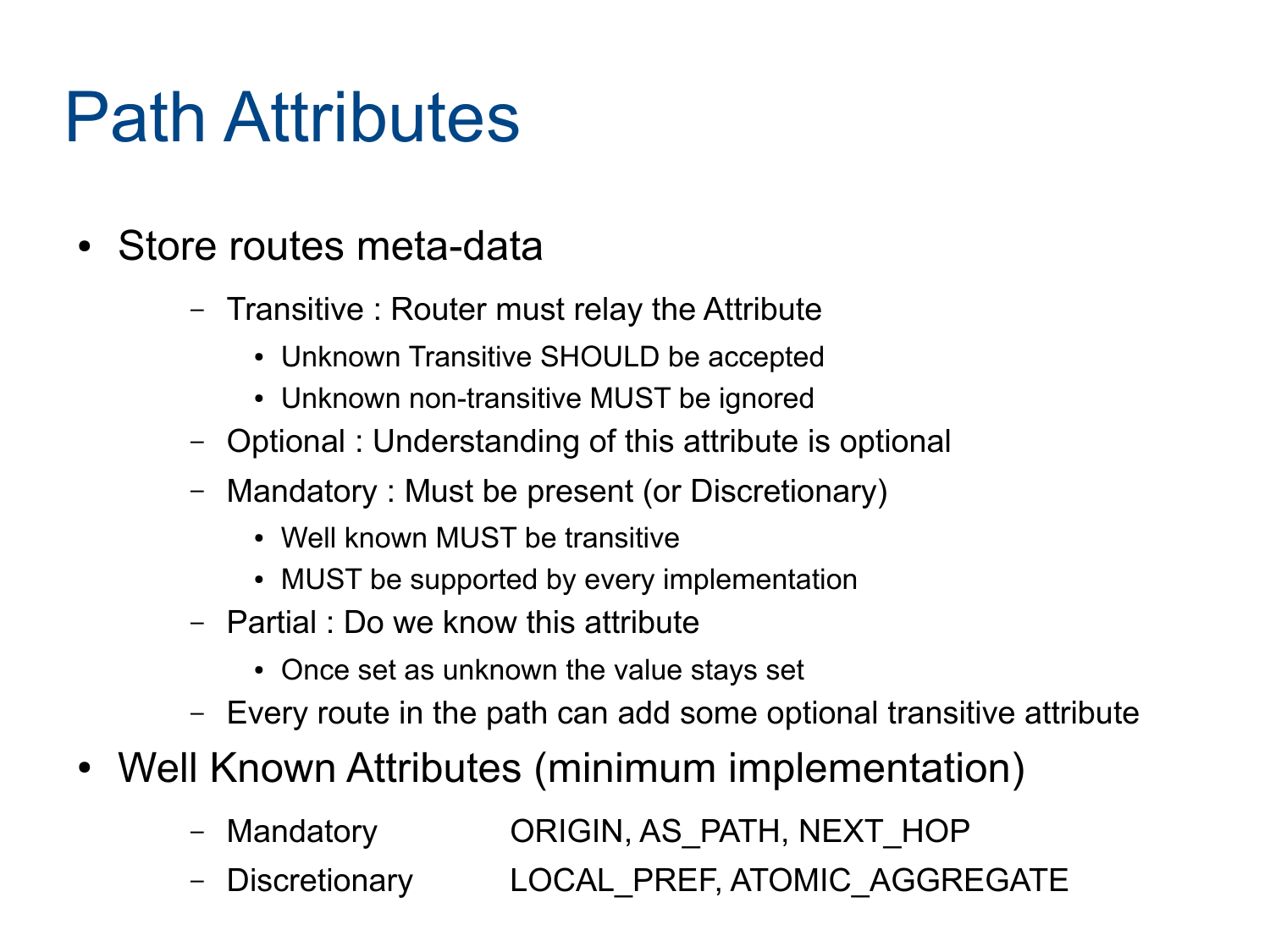#### Path Attributes

#### • Best known attributes

|           | <b>CODE</b>                          | <b>NAME</b>            | <b>FLAGS</b>                 | <b>Number</b>   | Other            |
|-----------|--------------------------------------|------------------------|------------------------------|-----------------|------------------|
|           | 0x01                                 | <b>ORIGIN</b>          | <b>Mandatory, Transitive</b> | Unique          |                  |
|           | 0x02                                 | <b>AS-PATH</b>         | Mandatory, Transitive        | Unique          |                  |
|           | 0x03                                 | NEXT_HOP               | <b>Mandatory, Transitive</b> | Unique          |                  |
|           | 0x04                                 | <b>MED</b>             | Optional                     | Unique          | <b>EBGP</b> only |
|           | 0x05                                 | <b>LOCALPREF</b>       | Discretionary, Transitive    | Unique          | <b>IBGP</b> only |
|           | 0x06                                 | ATOMIC AGGREGATE       | Discretionary, Transitive    |                 |                  |
|           | 0x07                                 | <b>AGGREGATOR</b>      | Optional                     | Unique          |                  |
|           | 0x08                                 | <b>COMMUNITIES</b>     | Optional, Transitive         | Unique          |                  |
| $\bullet$ | 0x09 ORGINATOR ID, 0x0A CLUSTER LIST |                        |                              |                 |                  |
|           | 0x0E                                 | <b>MP REACH NLRI</b>   | Optional, Transitive         | <b>Multiple</b> |                  |
|           | 0x0F                                 | <b>MP UNREACH NLRI</b> | Optional, Transitive         | <b>Multiple</b> |                  |
|           |                                      |                        |                              |                 |                  |

- Selection Algorithm order
	- highest LOCAL\_PREF shorter AS\_PATH lower ORIGIN lowest MED EBGP over IBGP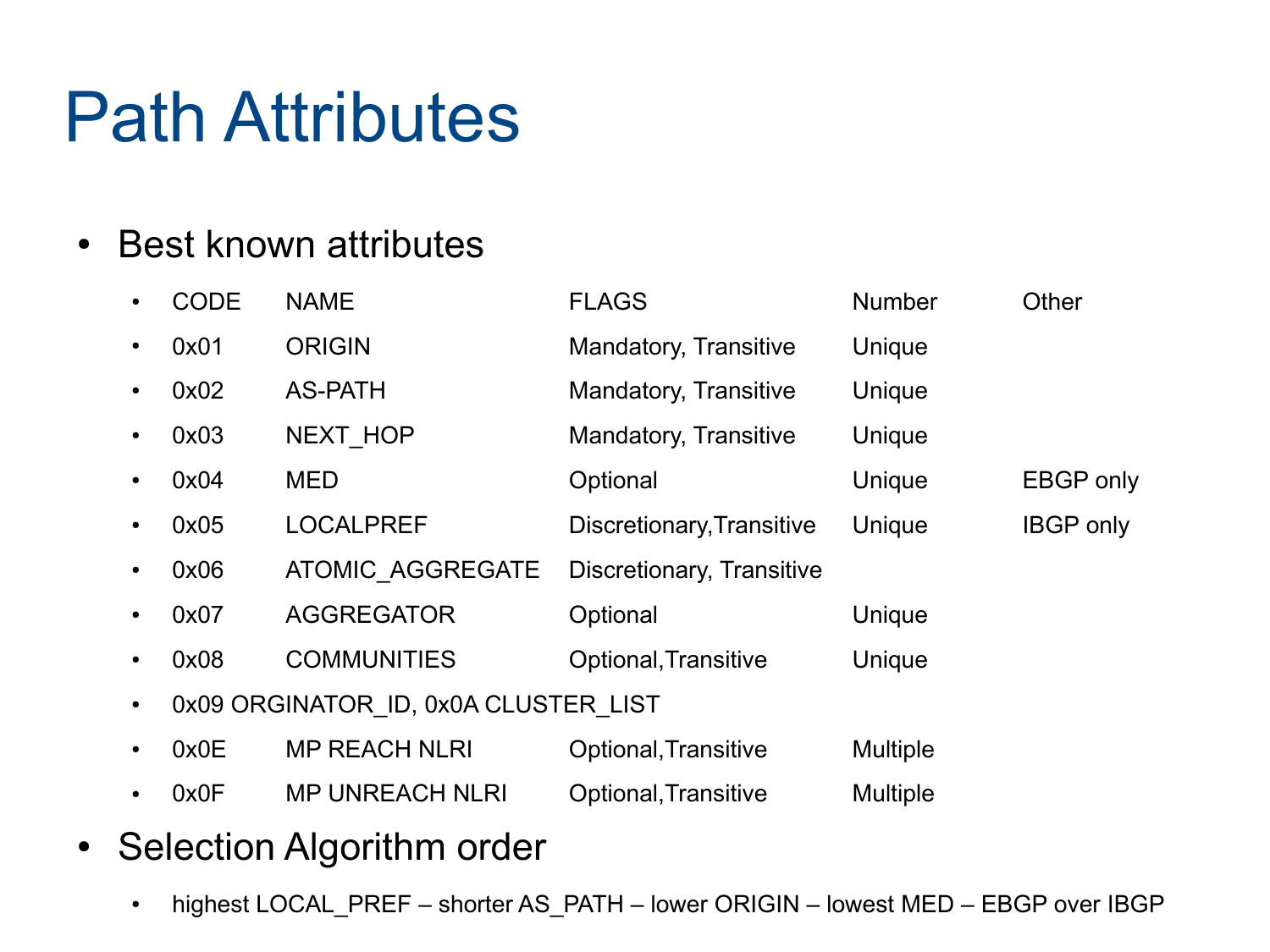#### Path Attributes

- Attribute Flag 1 byte
	- Flags description
		- 0x10 EXTENDED\_LENGTH The length is two bytes and not one
		-
		-
		-

– 0x20 PARTIAL do we understand what is relaid

- 0x40 TRANSITIVE order to pass the attribute even if non known
- 0x80 OPTIONAL zero for Well Known Attributes
- Sum of all the flags (some would say binary OR)
- Attribute Code 1 byte
- Length 1 byte or 1 short
- Attribute Value LEN Above
	- content of the Attribute dependant on the attribute code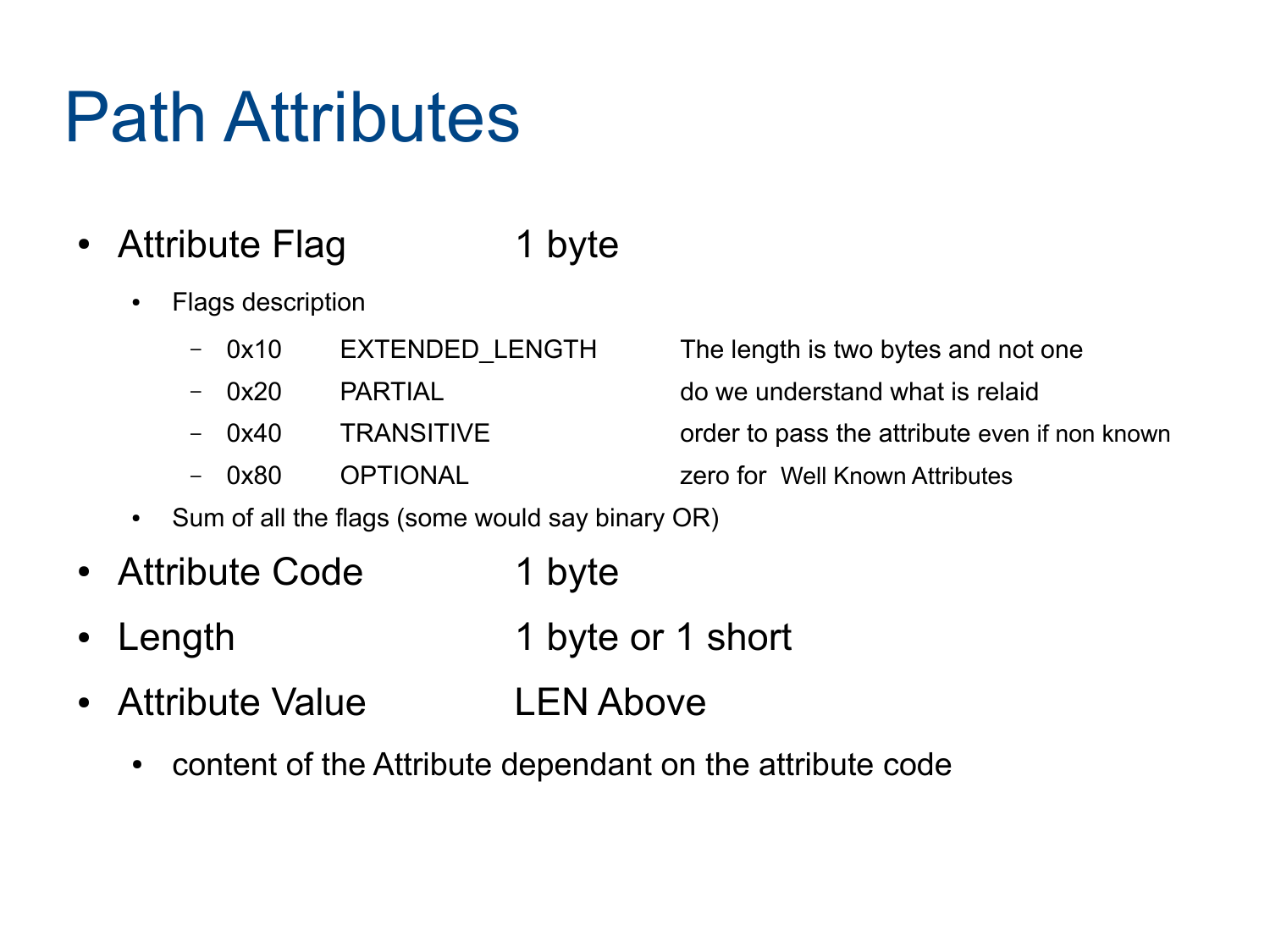### ORIGIN

- Attribute Value
	- 1 byte with the origin
		- 0x00 IGP Network Layer Reachability Information is interior to the originating AS
		- 0x01 EGP

Network Layer Reachability Information learned via the EGP protocol [RFC904]

– 0x02 INCOMPLETE

Network Layer Reachability Information learned by some other means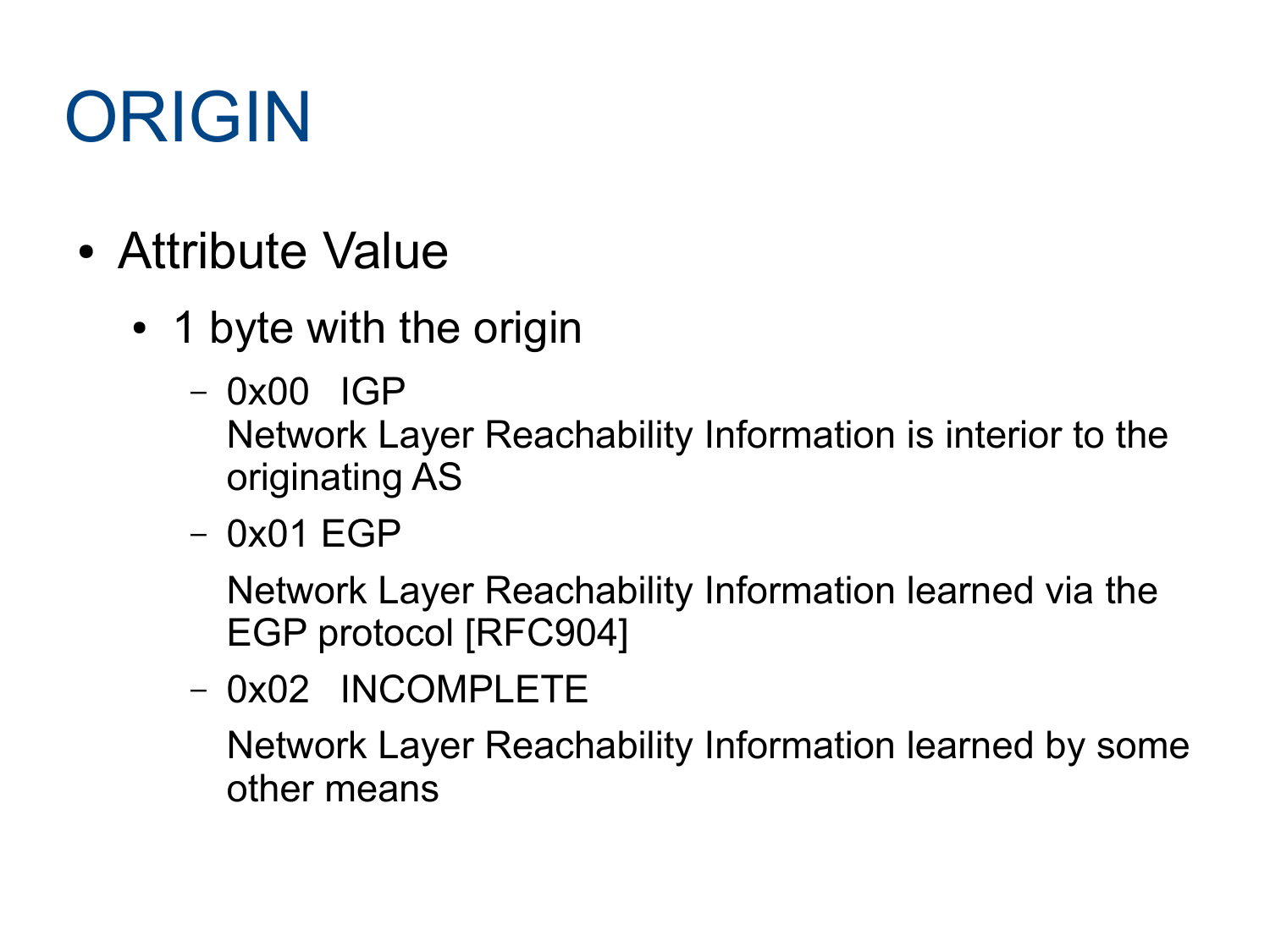## AS\_PATH

- Attribute Value
	- Sequence of one or multiple path segments
		- path segment type 1 byte
			- 0x01 AS SET
				- unordered set of ASes
				- Included when performing an aggregation
			- 0x02 AS SEQUENCE
				- ordered set of ASes
				- Used path the path vector algorithm
		- path segment length 1 byte
		- length, path segment value ABOVE LEN \* 2 byte(s)
			- list of short integer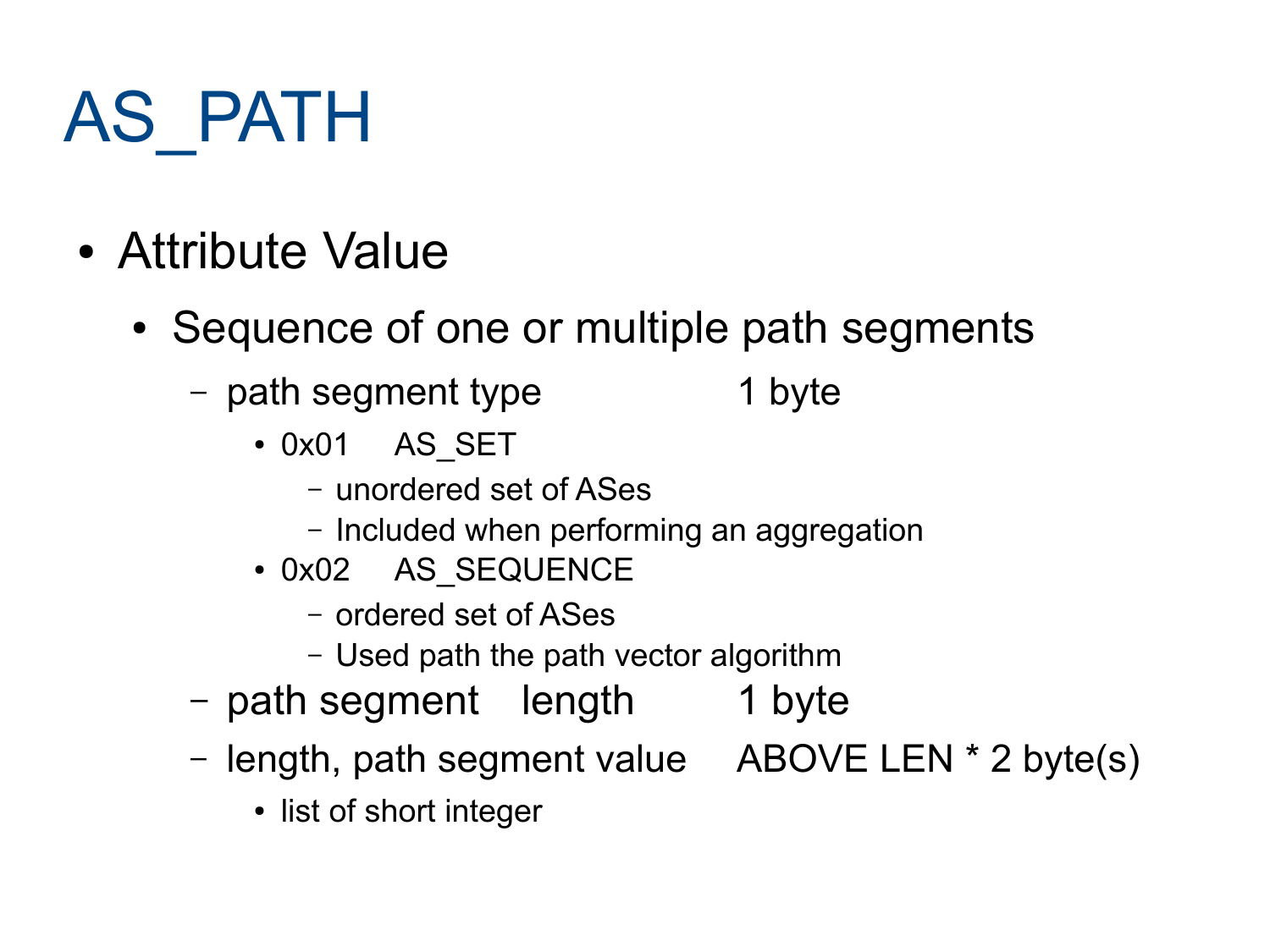# NEXT\_HOP

- Attribute Value
	- IP 4 bytes
		- inet\_aton representation of the Ipv4
- Well Known Attribute
	- in RFC 4271
- Does not always need to be present – in RFC 4760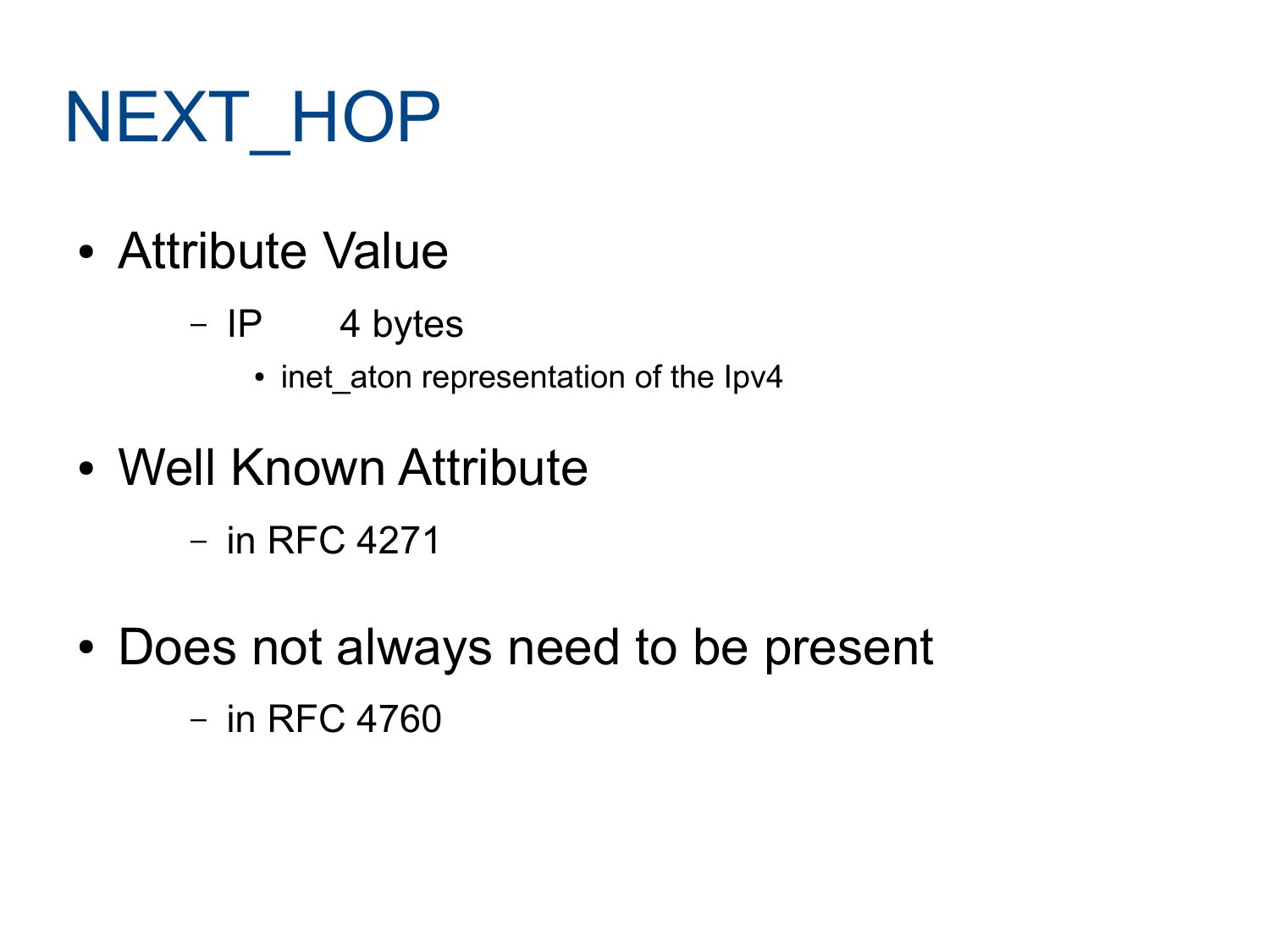## LOCAL PREF, MED, ...

- Attribute Value
	- long integer 4 bytes

• The other Attributes are waiting for you in RFC 4271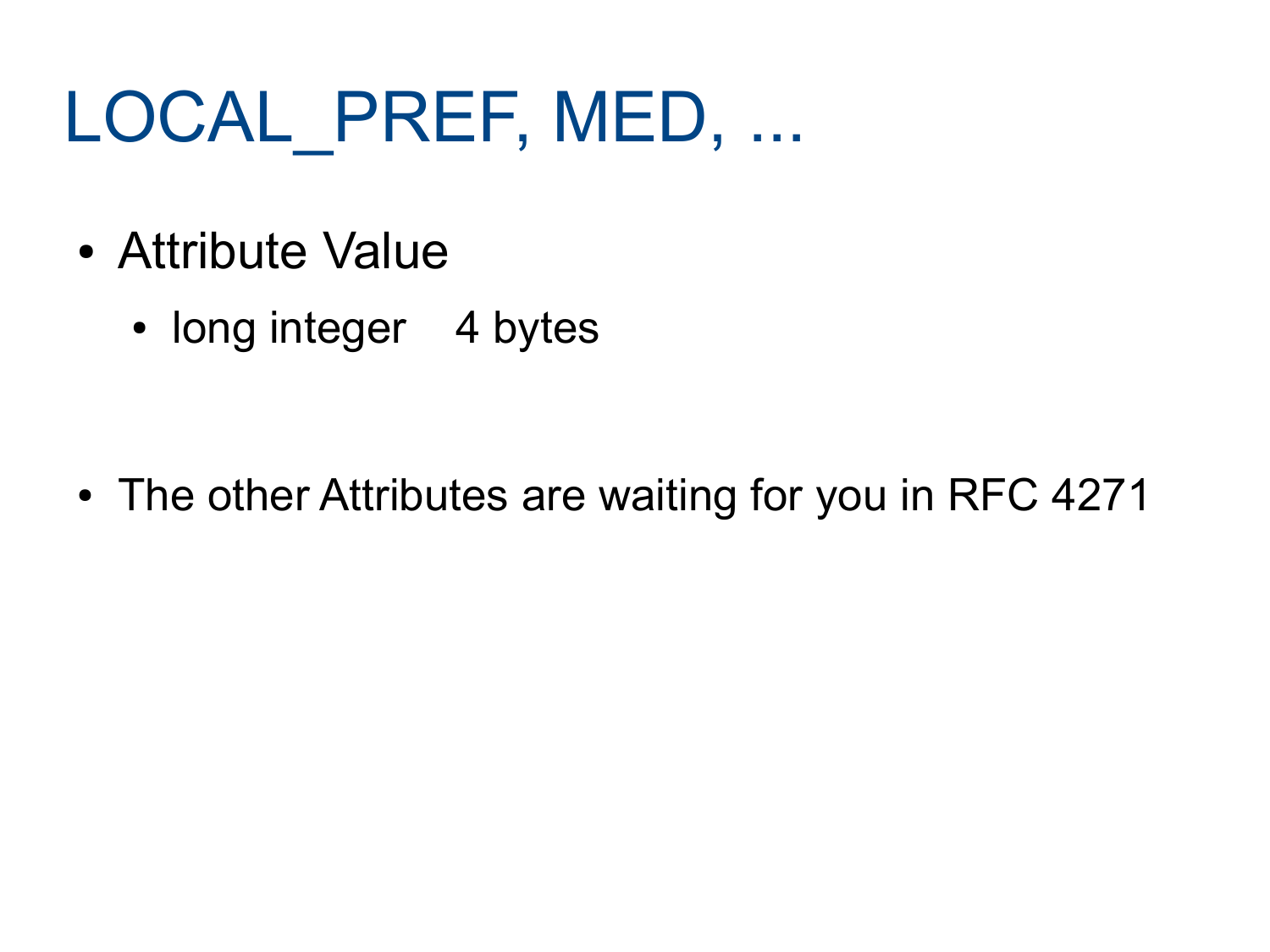#### UPDATE parsed

```
 UPDATE Message (I removed a MED attribute and removed a route to fit the slide so the sizes are off)
     Marker: 16 bytes
     Length: 52 bytes 
     Type: UPDATE Message (2)
     Unfeasible routes length: 0 bytes
     Total path attribute length: 25 bytes
     Path attributes
         ORIGIN: IGP (4 bytes)
             Flags: 0x40 (Well-known, Transitive, Complete)
                 0 \ldots \ldots = Well-known
                 .1... .1... = Transitive
                 ..0. .... = Complete
                 ...0 .... = Regular length
             Type code: ORIGIN (1)
             Length: 1 byte
             Origin: IGP (0)
         AS_PATH: 100 (7 bytes)
             Flags: 0x40 (Well-known, Transitive, Complete)
                 0 \ldots \ldots = Well-known
                 .1.. .... = Transitive
                 \ldots0. .... = Complete
                 ...0 .... = Regular length
             Type code: AS_PATH (2)
             Length: 4 bytes
             AS path: 100
                  AS path segment: 100
                     Path seqment type: AS SEQUENCE (2)
                     Path segment length: 1 AS
                     Path segment value: 100
        NEXT HOP: 10.0.0.1 (7 bytes)
             Flags: 0x40 (Well-known, Transitive, Complete)
                 0 \ldots \ldots = Well-known
                 .1.. .... = Transitive
                 ..0. .... = Complete
                 ...0 .... = Regular length
             Type code: NEXT_HOP (3)
             Length: 4 bytes
             Next hop: 10.0.0.1 (10.0.0.1)
     Network layer reachability information: 4 bytes
         50.0.0.0/24
             NLRI prefix length: 24
             NLRI prefix: 50.0.0.0 (50.0.0.0)
```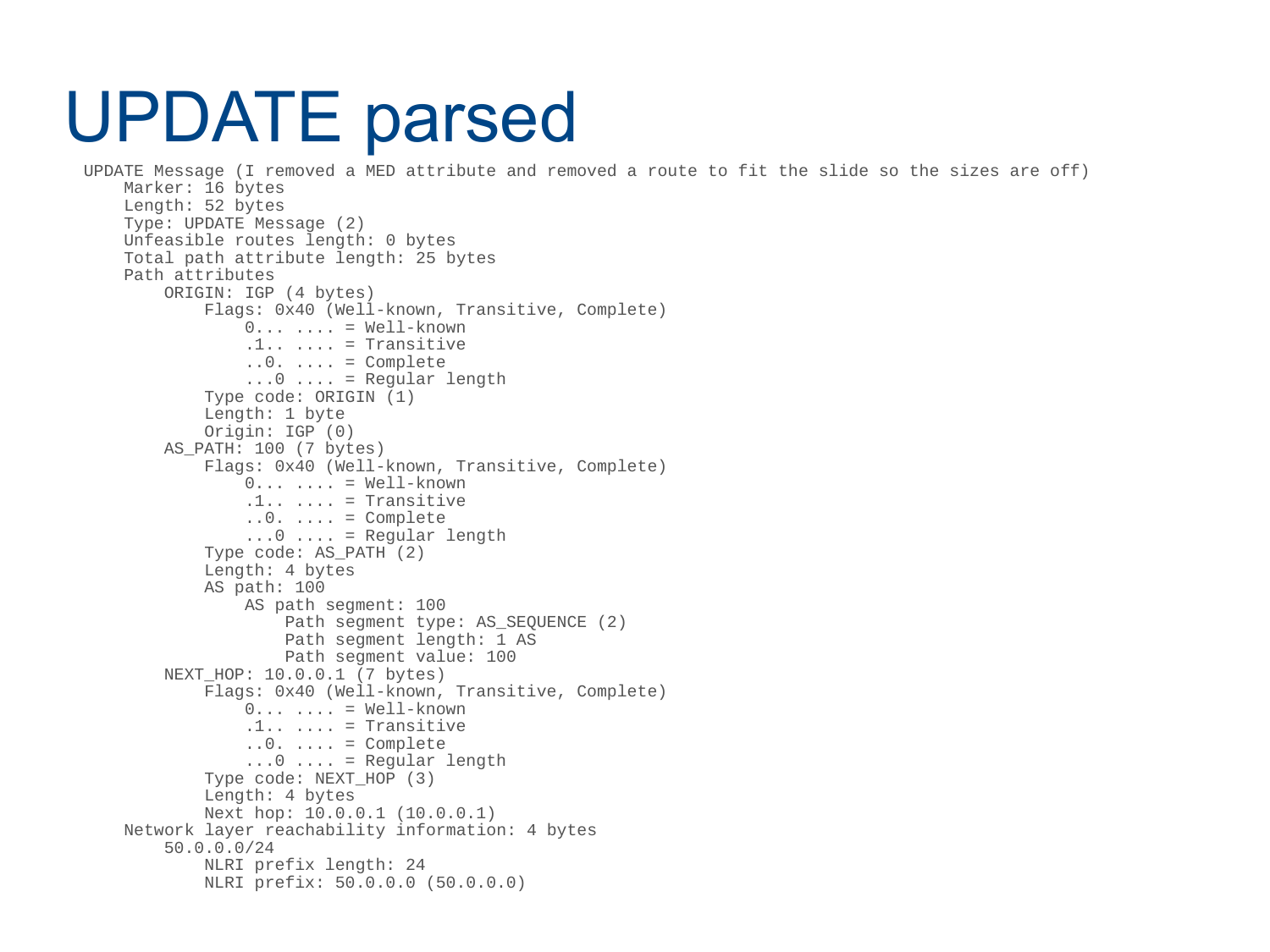#### Path Attribute and IPv6

- Announcing an IPv6 route
	- The AFI/SAFI family pair must have been received in the OPEN CAPABILITY
	- Special case of MultiProcol BGP
		- Create a UPDATE
			- with no withdrawal
			- with no NI RI
			- with an ORIGIN and AS\_PATH (NEXT\_HOP ignored)
			- If any, one MP UNREACH NLRI with all the routes to remove
			- If any, one MP REACH NRI with all the routes to add
		- Only takes a few bytes more to use MP BGP for IPv4

• MP BGP is an elegant solution to avoid BGP5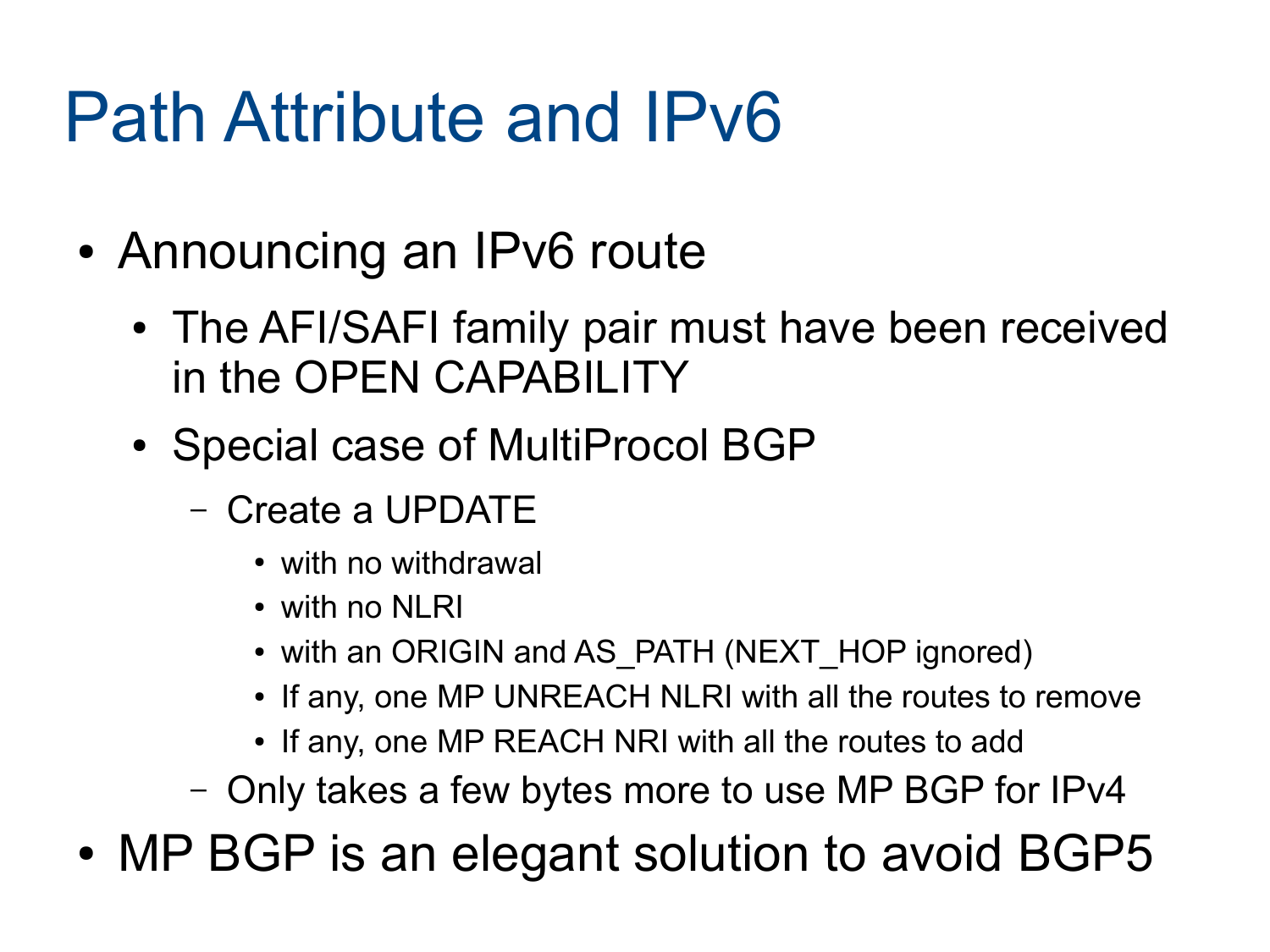# MP\_UNREACH\_NLRI

- Format
	- AFI 2 bytes
	- SAFI 1 byte
	- Withdrawn NLRIs remaining data
- To send IPv6 routes
	- The AFI/SAFI family pair must have been received in the OPEN CAPABILITY
- Could be used to send IPv4 routes as well
	- Most routers do not announce IPv4 Unicast/Multicast in their OPEN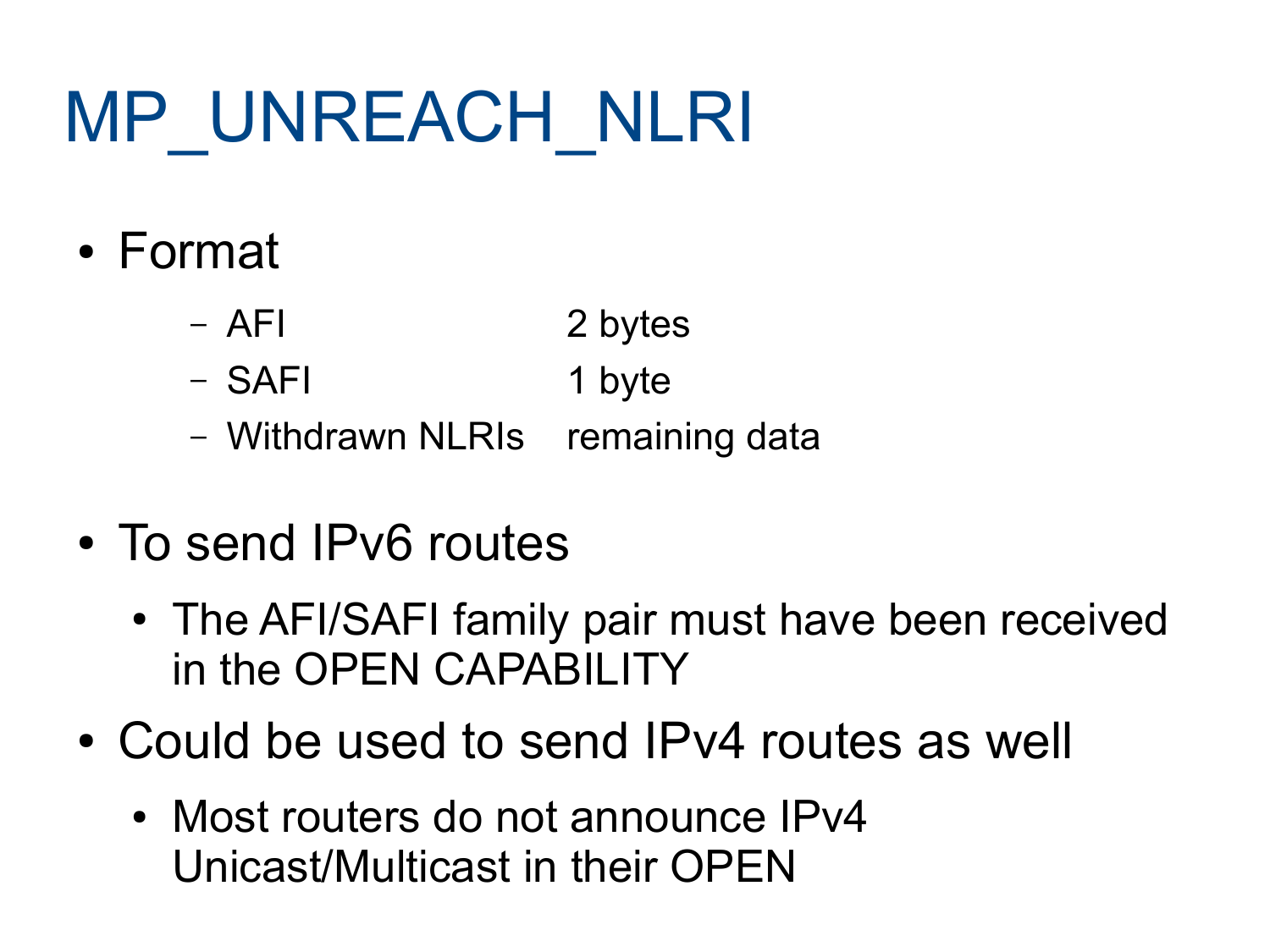# MP\_REACH\_NLRI

#### • Format

| $-$ AFI                   | 2 bytes          |
|---------------------------|------------------|
| - SAFI                    | 1 byte           |
| - Length of Next HOP      | 1 byte           |
| - Next HOP                | <b>ABOVE LEN</b> |
| - Reserved (must be zero) | 1 byte           |
| - List of NLRIs           | remaining data   |

#### • IPv6 has 3 unicast address scope

- Global well suited for routing
- Site-local BGP has no concept of site and can not use it
- Link-local only relevant for both BPG speakers

#### • IPv6 Next HOP

- next-hop size can be 16 or 32 (one or two IPs)
- global IP is required
- Link-local
	- may be included
	- may be remove by the receiving router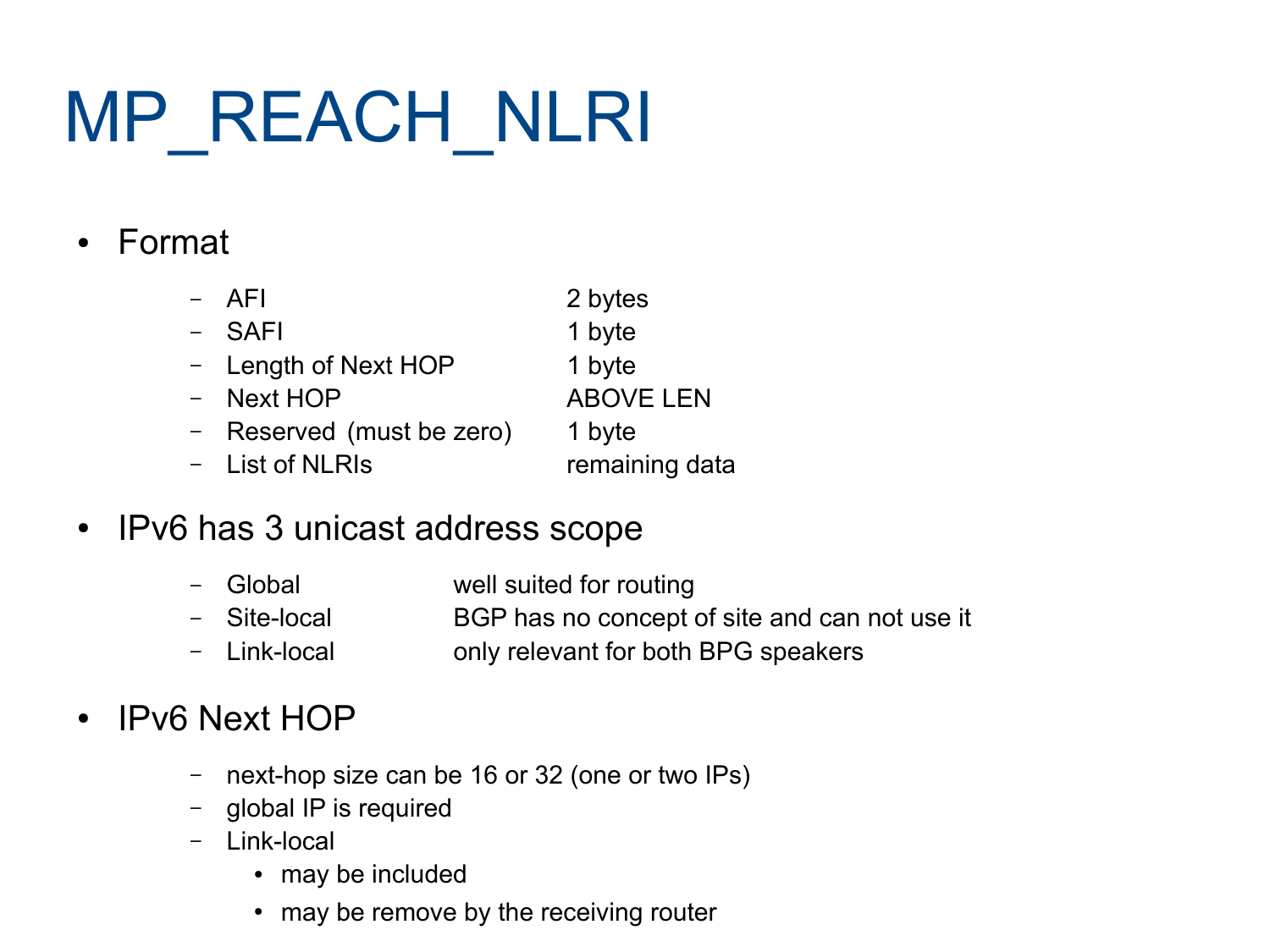#### Graceful Restart

- A Change to the forwarding
	- keep routes in RIB
		- when BGP connection is lost
		- If an new OPEN negotiation start even if nothing wrong detected
- End-of-RIB Marker
	- is a valid UPDATE for the AFI/SAFI family
		- with no reachable NLRI
		- with empty withdrawn NLRI
		- with no Path Attribute
	- inform that all the routes have been (re)transmitted
- Often implemented even if hardware can not retain routes on reboot for faster route selection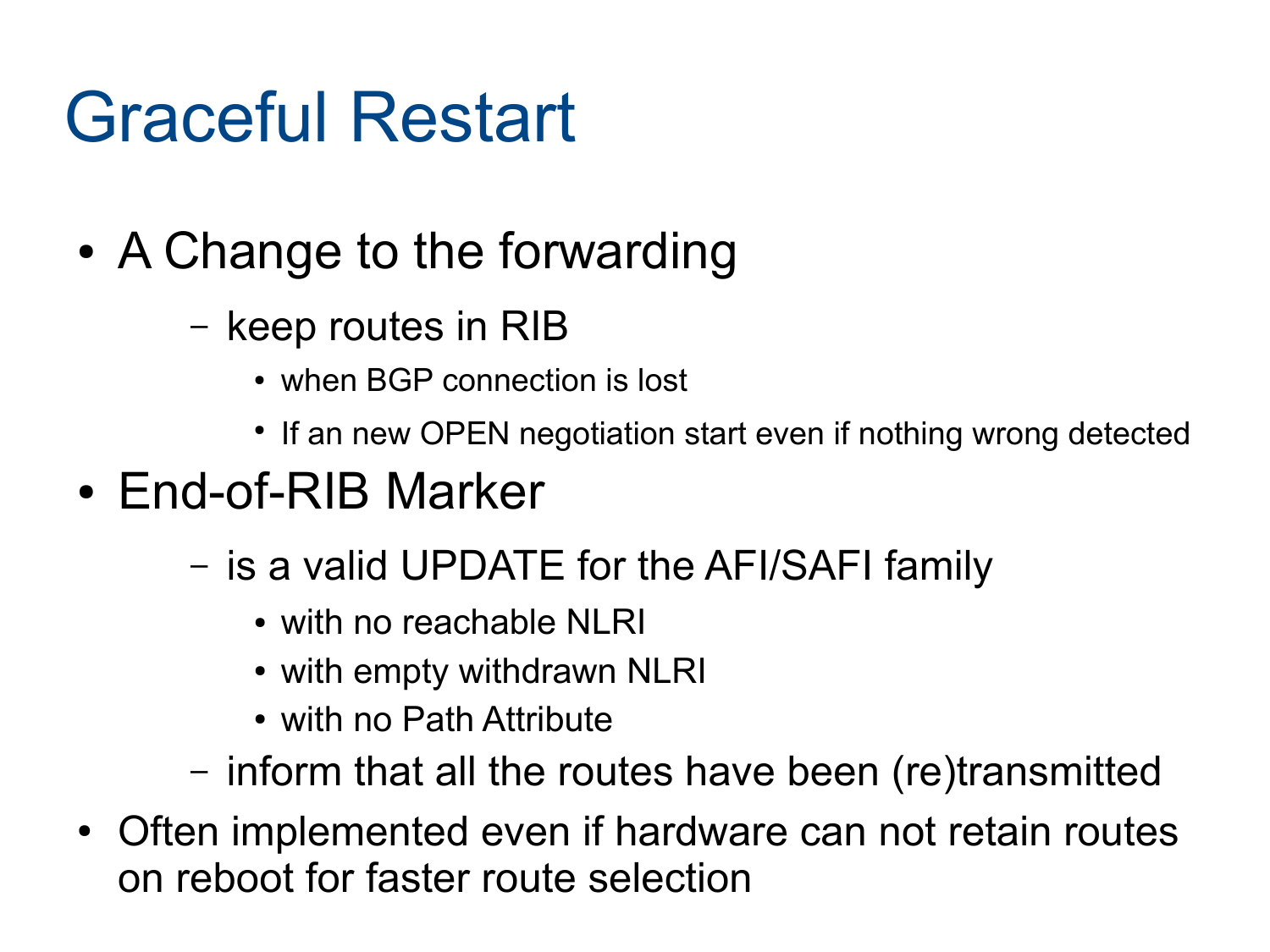#### Graceful Restart

- Capability
	- Restart Flag
		- indicate we are recovering from a failure
		- prevent deadlock caused by waiting for the EOR marker when multiple BGP speakers peering with each other restart
	- Restart Time
		- estimated time to re-establish the connection
		- prevent waiting for a dead peer
	- The AFI/SAFI for which GR is supported
	- Address Family Flag
		- let the router know if forwarding was well maintained during reboot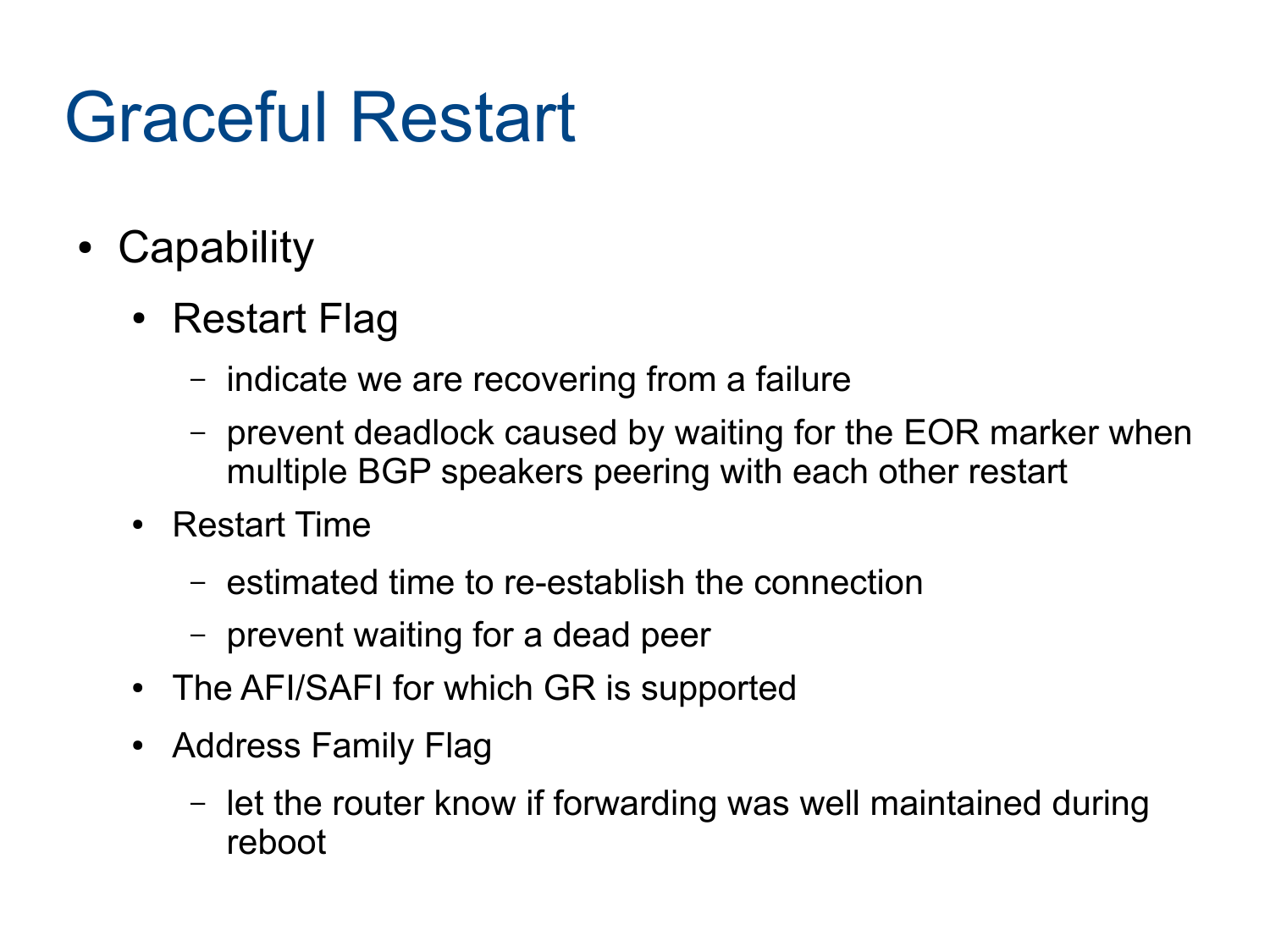#### Graceful Restart

- Allow hitless switch of BGP process
	- switch master to backup RE and back
	- the router must still route during the BGP restart
- Peer announced Graceful Restart
	- connection is detected as failed
		- no end notification was sent
	- the router does NOT remove the BGP routes
		- mark them as stale but keep using them
		- wait for the time specified in the OPEN capability
		- if no changes, remove the route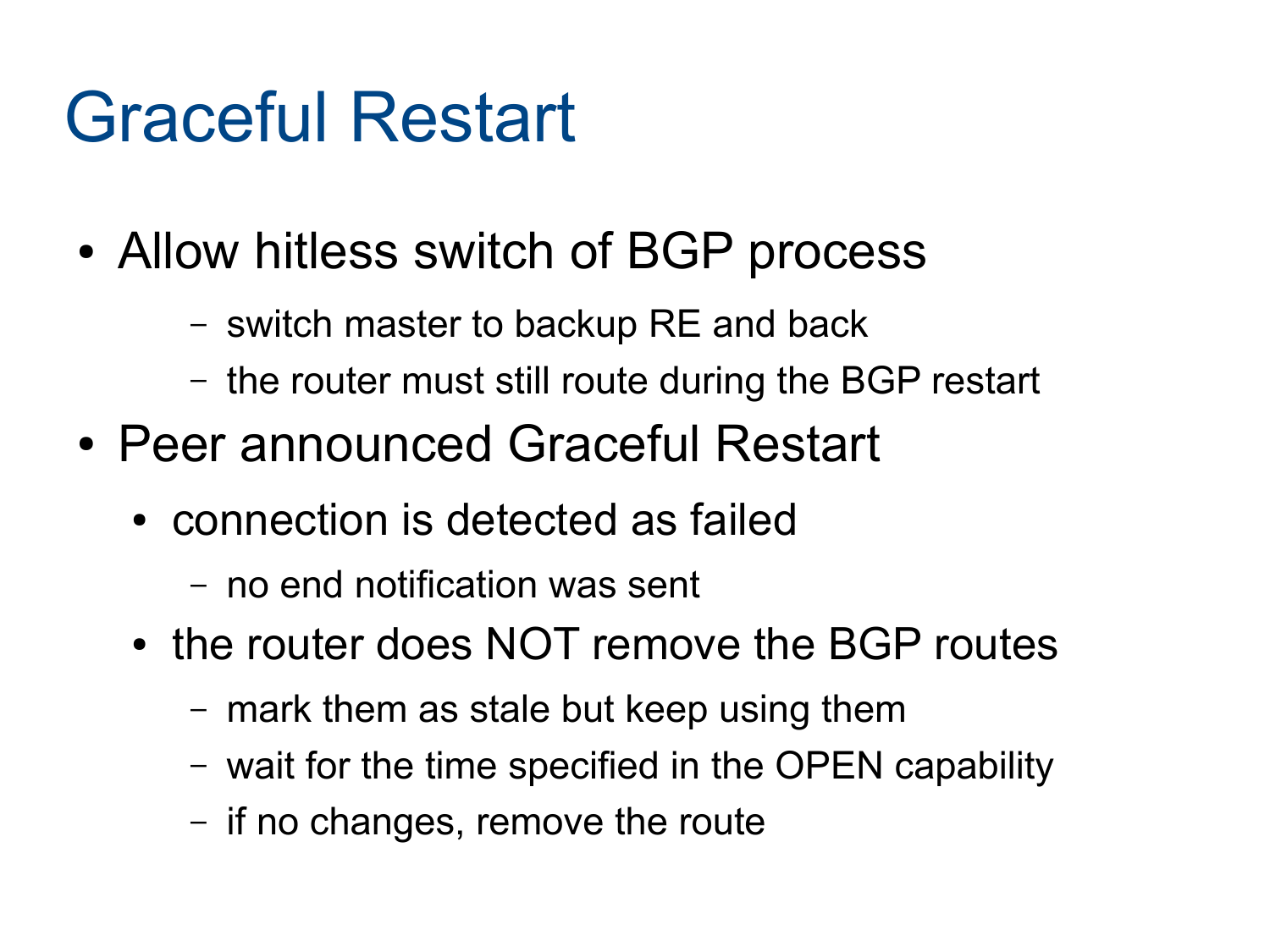#### RFC 5575 / Flow Spec

- What is RFC 5575?
	- previously known as « flow spec » before August 2009
	- supported by Juniper (no idea about Cisco)
	- drafts by Juniper, Abor and NTT
		- 2 of the 4 Juniper engineers have Cisco emails in the RFC :)
- What is a « flow »?
	- new NLRI (like IPv6, MPLS, VPLS, ...)
		- but not a « route » more a firewall match condition
		- AFI 1, SAFI 133 for internet trafic
		- AFI 1, SAFI 134 for MPLS traffic
		- validated against corresponding unicast routing table
	- build with « components »
- Why use it?
	- handle DDOS with ASIC accelerated routers
	- throttle protocols
	- redirect selected type of traffic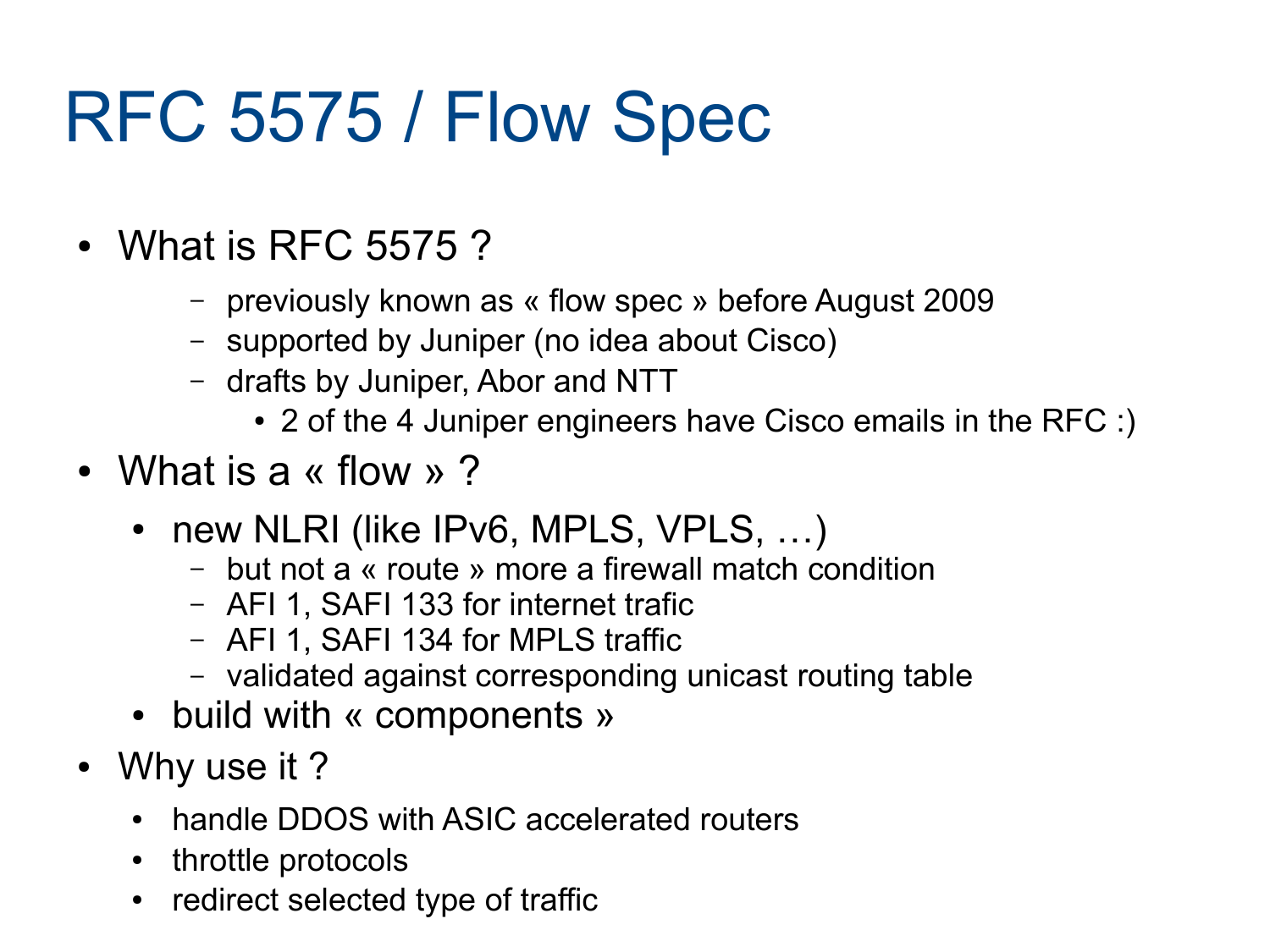#### RFC 5575 / Flow Spec

- Possible components making the flow
	- Prefix (source and destination)
	- IP Protocol (list of <action, value>)
		- end of list, AND, LEN, less than, more than, equal
		- allow to express a port range, ie  $> 6880$  and  $< 6890$
	- Port (source, destination, either)
	- ICMP (type, code)
	- TCP flag (list of <action, value>)
		- end of list, AND, LEN, NOT, match (set or unset)
	- Packet Len
	- DSCP
	- Fragment
		- Don't Fragment, Is Fragment, First Fragment, Last Fragment
- Format
	- the RFC includes some example packets
	- and how to decode them in the RFC :D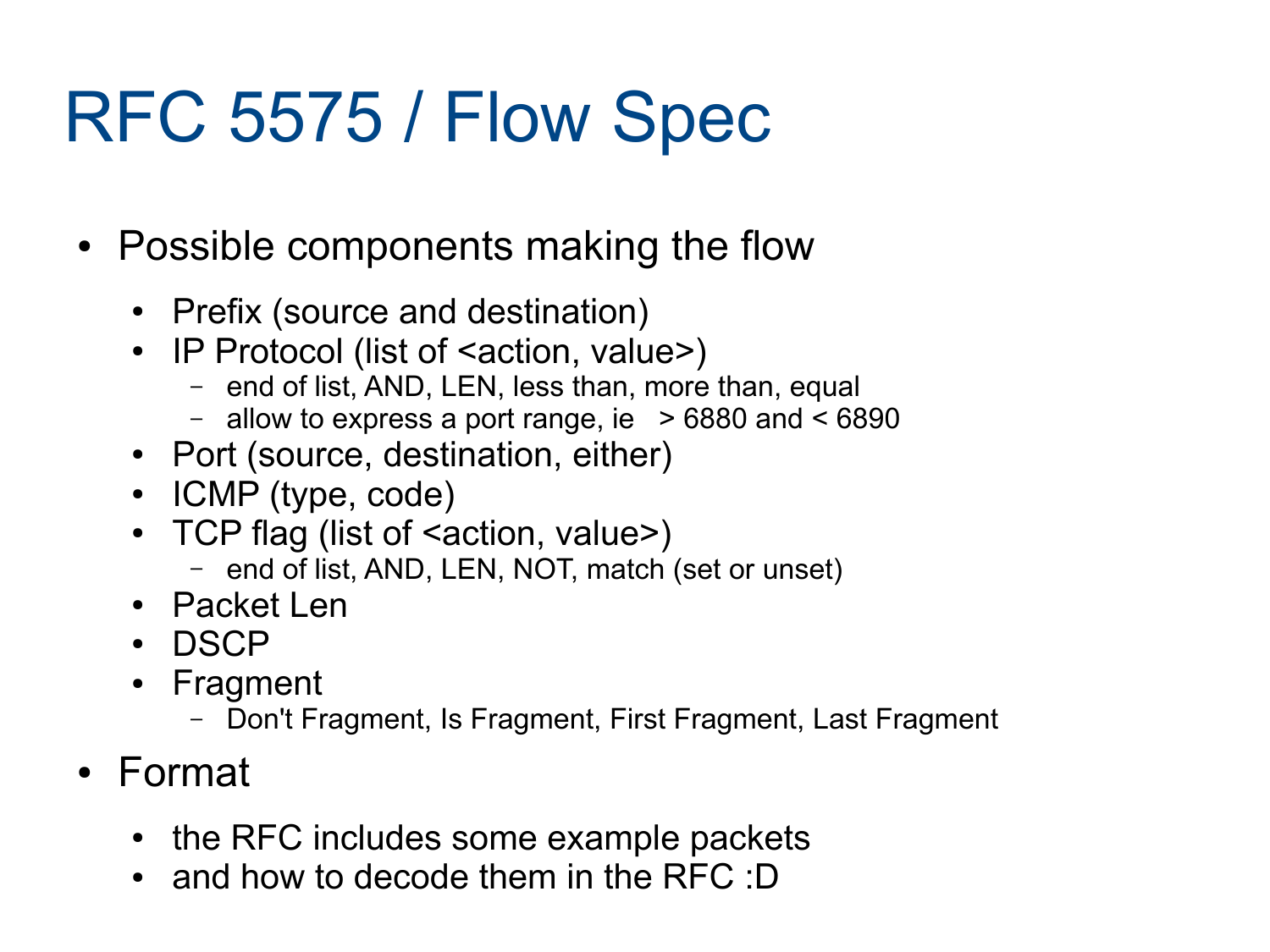#### RFC 5575 / Flow Spec

- Filtering actions
	- Use communities (your network, your choice)
		- Normal or extended
		- No convention but a small set of extended communities
			- $\cdot$  See RFC 4360  $\ldots$ 
				- 0x8006 traffic-rate 2-byte as#, 4-byte float
					-
				- 0x8007 traffic-action bitmask
					- 0x47 Terminal Filtering Action
					- 0x46 Sample and Log for this NLRI
				- 0x45-0x00 Reserved / Undefined
				- 0x8008 redirect 6-byte Route Target
				- 0x8009 traffic-marking DSCP value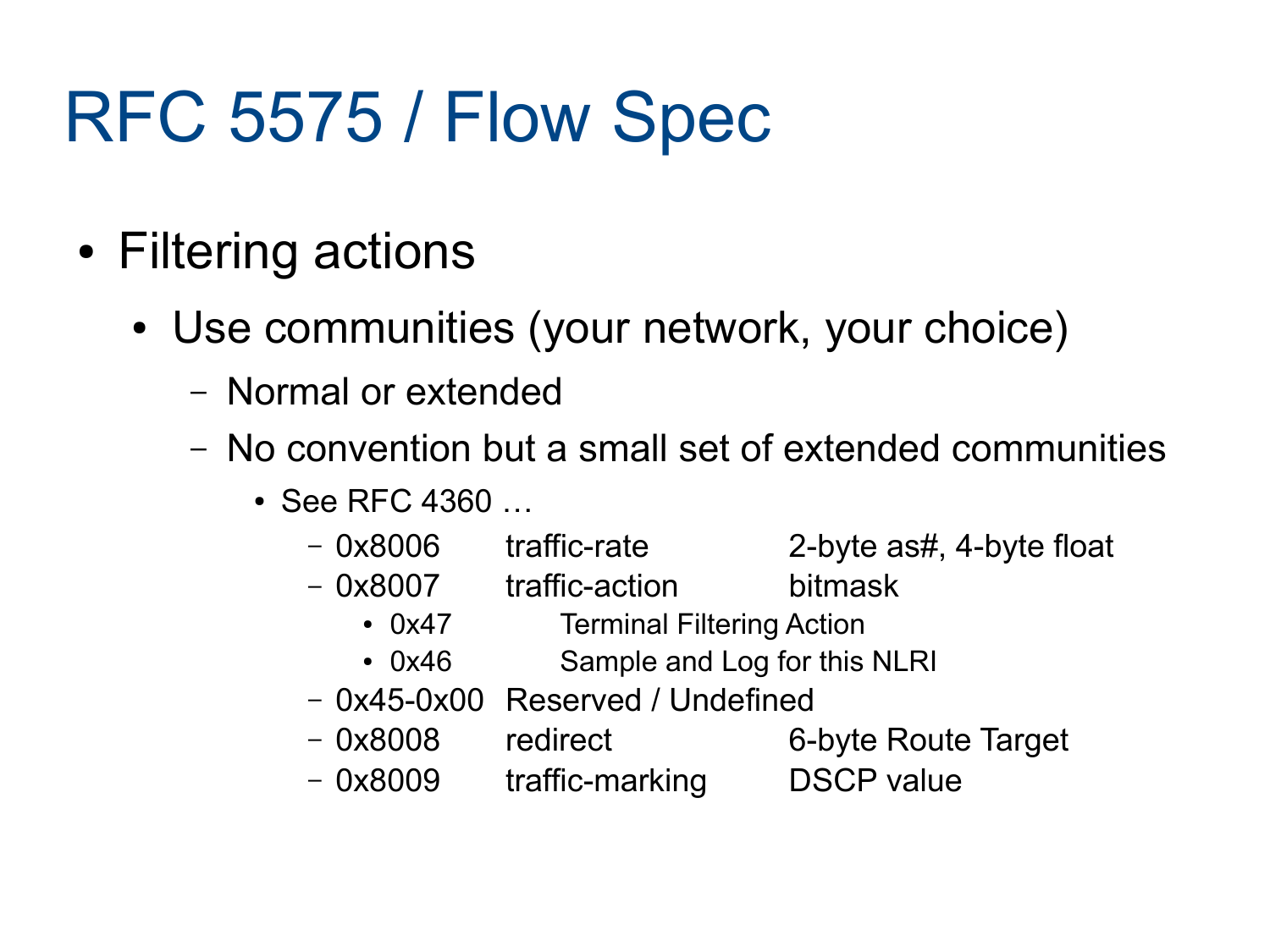#### Variation between vendors

- Pretty clear and well followed RFC
	- make reading SIP RFC painful
	- no major variation noted
- Malformed Packets
	- Quagga and Cisco accept wrong Attribute Flag for Well Known Attributes (like with wrong Transitivity)
	- Juniper refuse and send you some obscure NOTIFICATION (my fault in the first instance)
- Not many differences
	- CISCO\_ROUTE\_REFRESH and ROUTE\_REFRESH
	- Cisco extra KEEPALIVE as EOR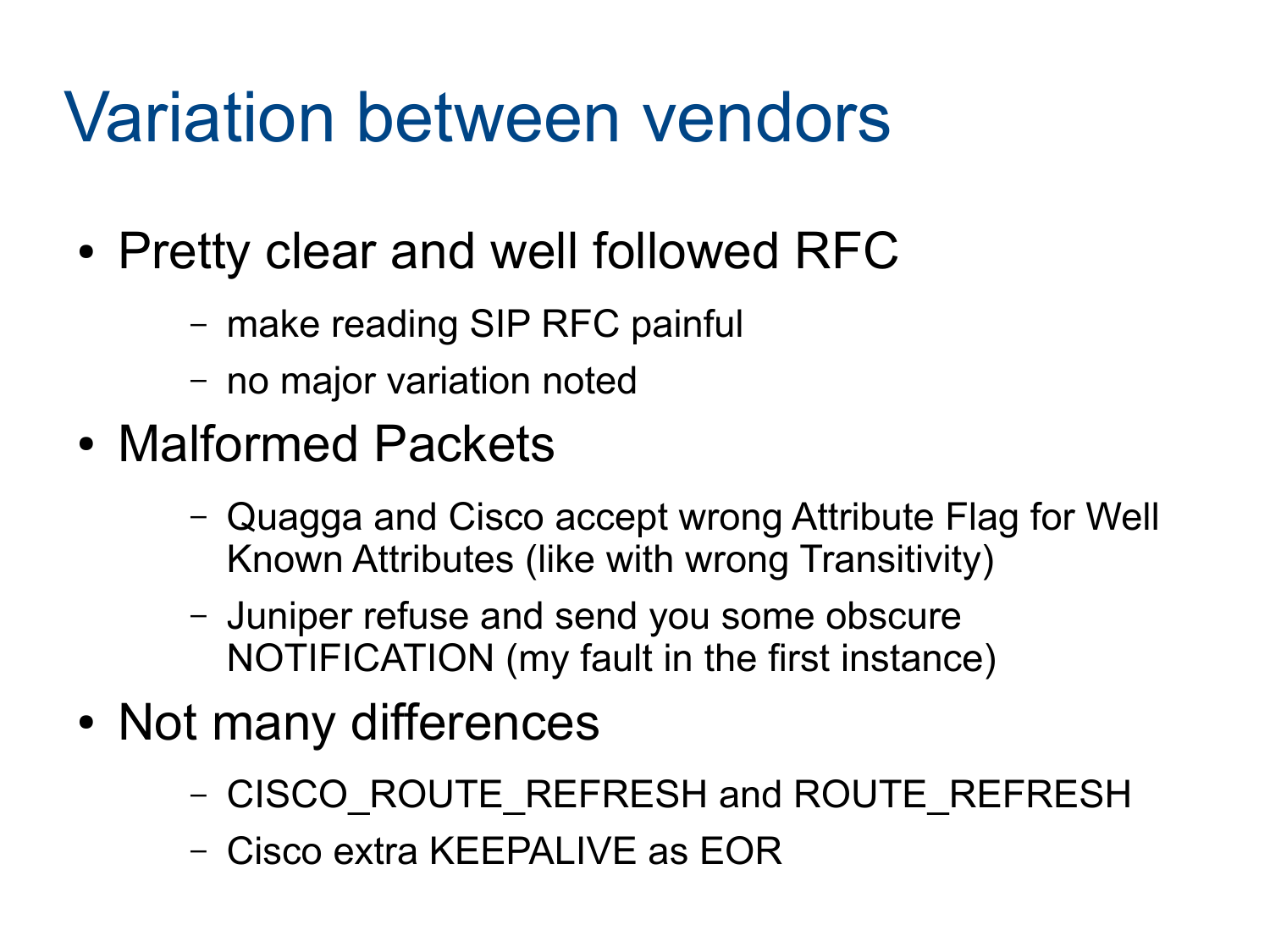#### Extra KEEPALIVE

- Sequence of messages
	- $\rightarrow$  OPEN
	- $\leftarrow$  OPEN
	- ← KEEPALIVE
	- $\rightarrow$  KEEPALIVE (end of OPEN sequence)
	- ← KEEPALIVE (as no update / EOR ?)
	- ← KEEPALIVE (used as EOR / Normal KA ?)

Normal usage of KEEPALIVE

• Not in any RFC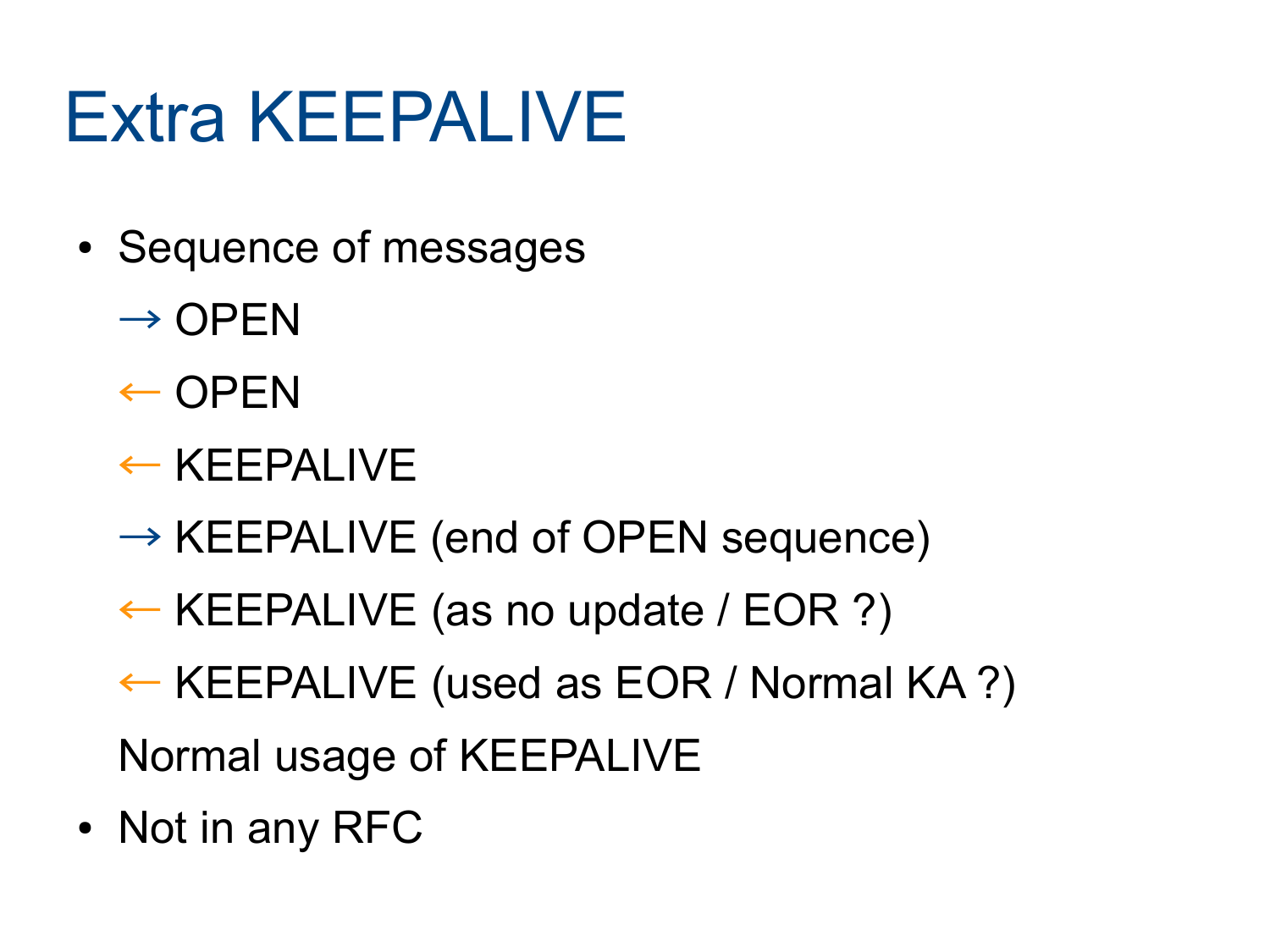### BGP route injector

- Usage
	- initially for ASN 112 annoucement
	- now to announce all customer facing IPs (/32)
		- for both IPv4 and IPv6
	- Replaced some LVS and Wackamole
- Graceful Restart allows for
	- for service on one machine only
		- restart the daemon without flap on config change
		- reboot machine without causing any routing change
- A low hold-time allows to:
	- rapid fail-over to a active backup machine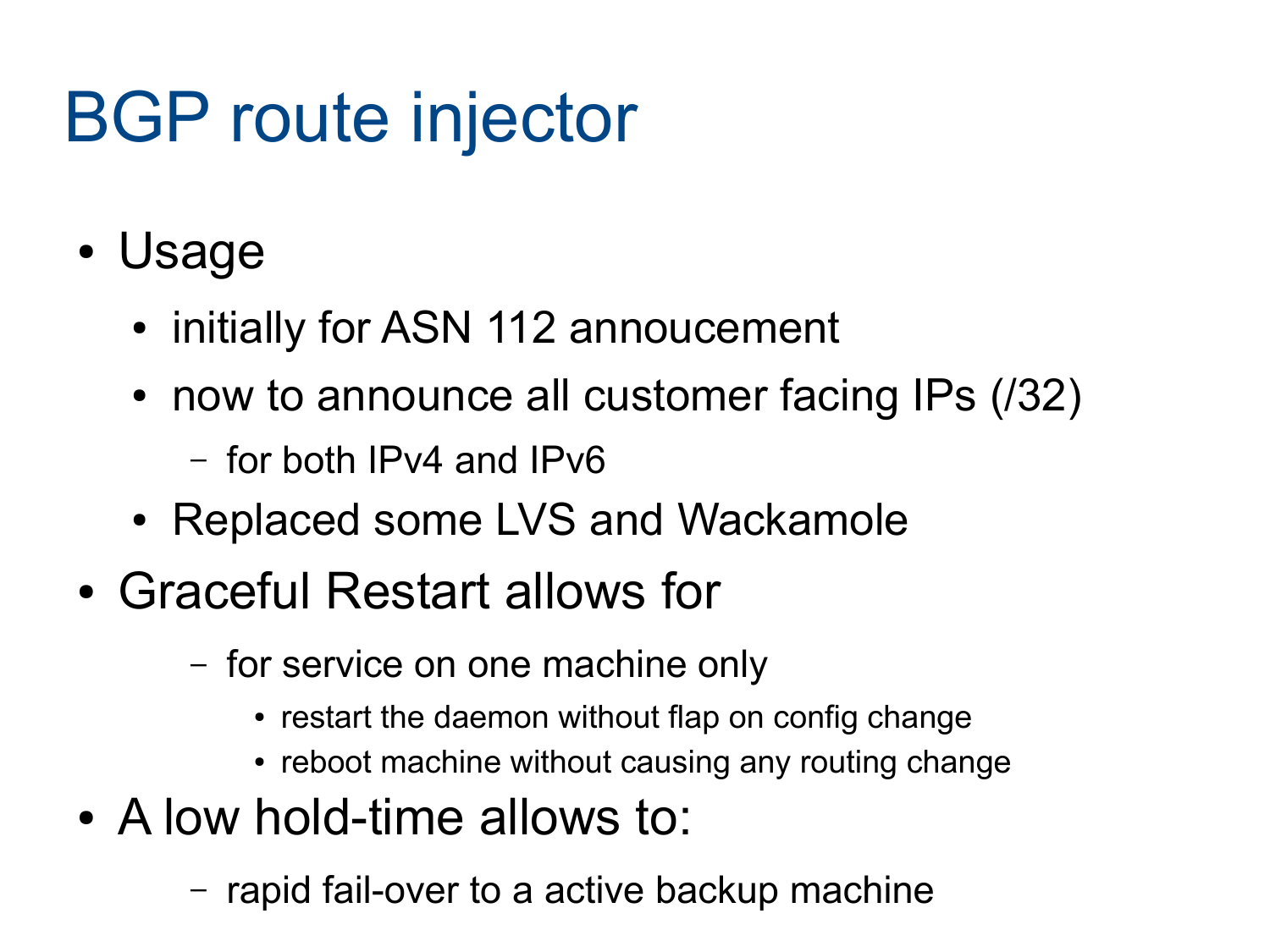#### BGP route injector

- Juniper do not like gratuitous ARP
	- disabling it is a security risk
	- behaviour may only be changed per interface, not VLAN
	- causes issues with most failover systems client side
	- not able to announce /32 or /128 using ARP broadcast
- Exa Networks' BGP route injector
	- <http://bgp.exa.org.uk/>
	- Juniper like syntax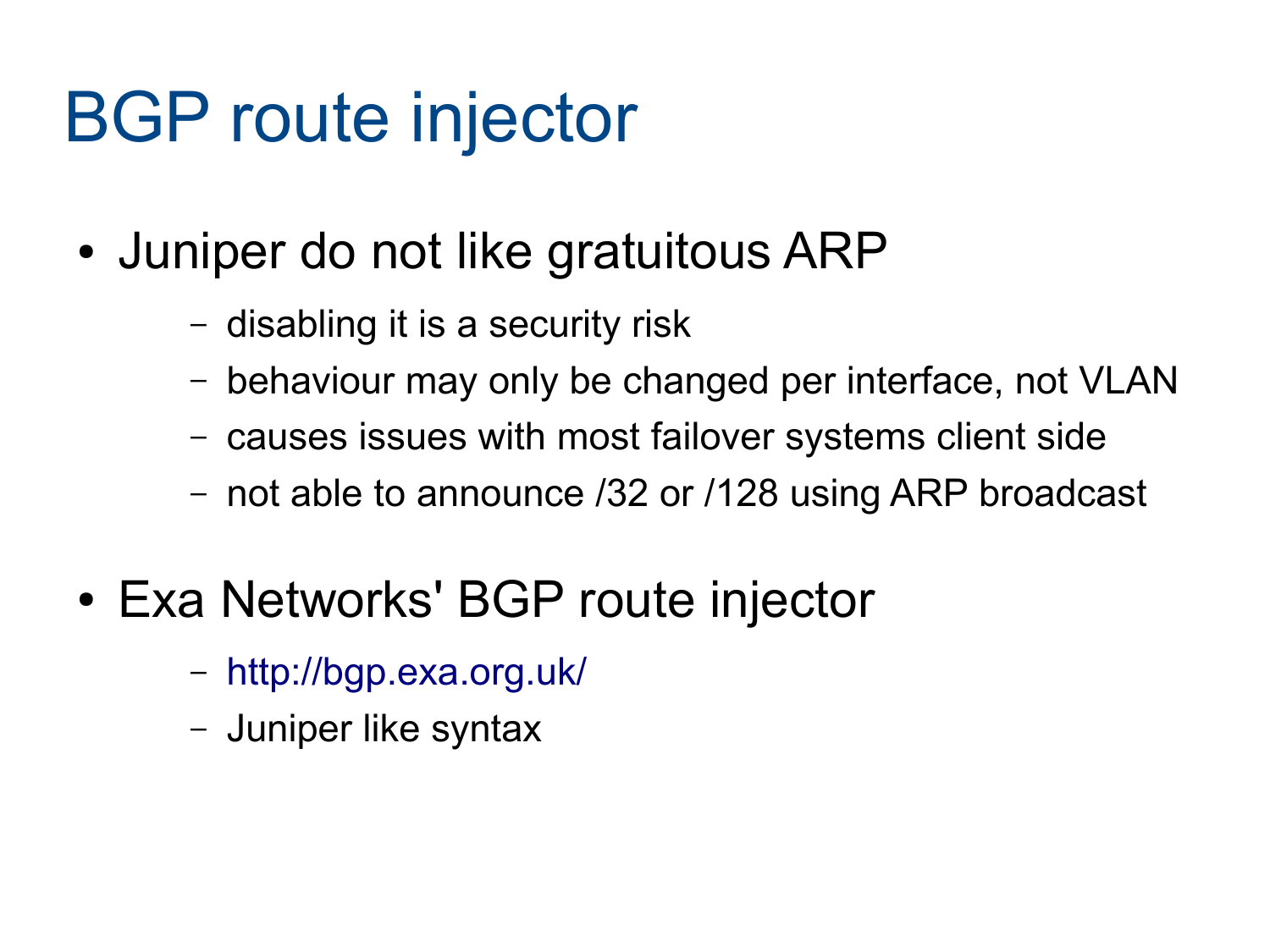#### Example – ASN 112

```
neighbor 192.0.2.254 {
   description "a core bgp router";
   router-id 192.175.48.254;
   local-address 10.0.0.254;
   local-as 112;
   peer-as 64511;
   hold-time 30;
   graceful-restart 300;
   static {
```
}

}

```
route 192.175.48.0/25 {
   next-hop 192.0.2.1;
   med 100;
   community [ 64511:30740 64511:0 ];
```

```
}
route 192.175.48.128/25 next-hop 192.0.2.2 community 0x101;
```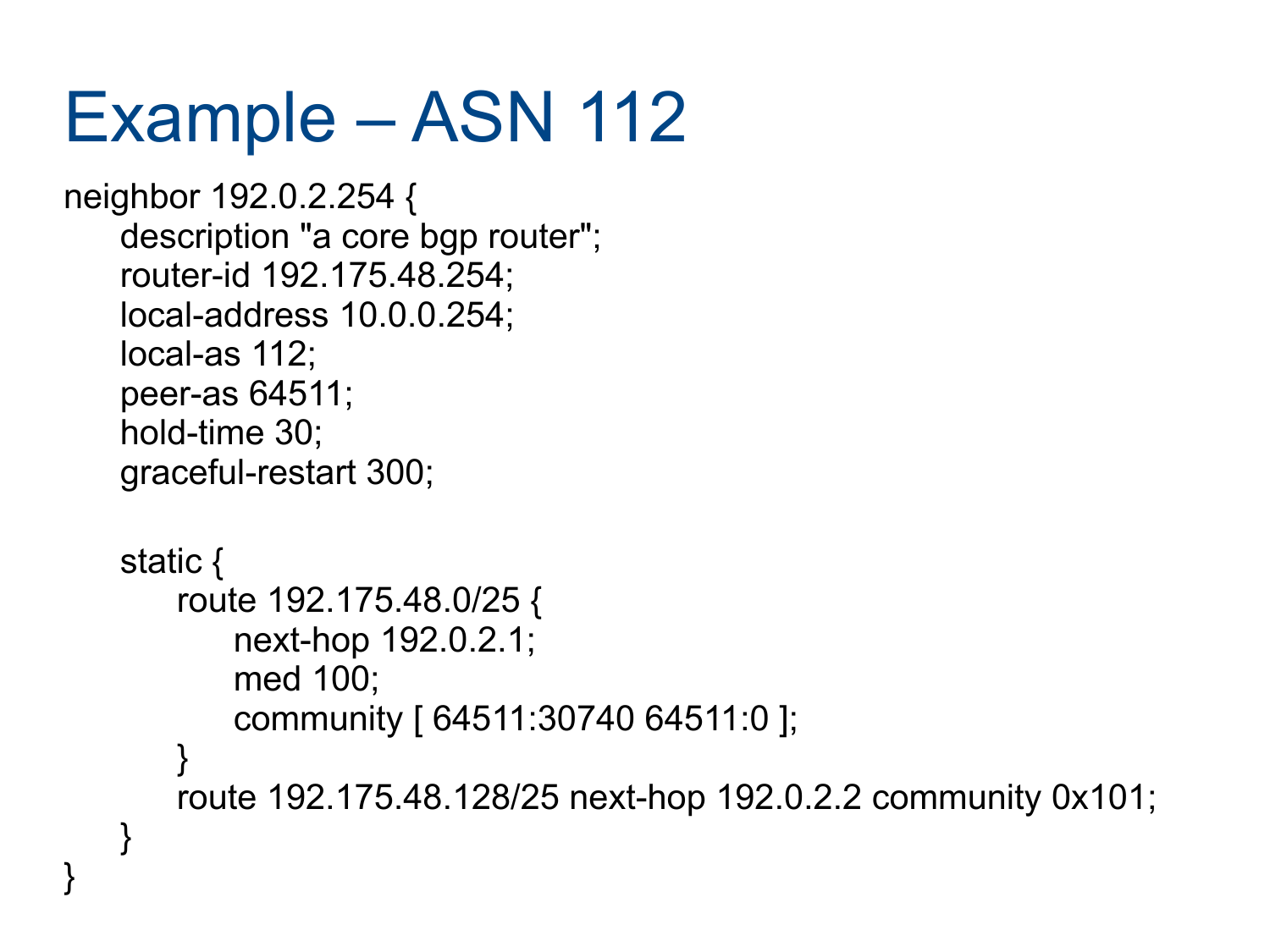#### The program itself

- No dependencies
- No need to run as root (does not bind)
- Single threaded with co-routine
- Recommend the issue of daemontools for supervision
- In production in our network for a few months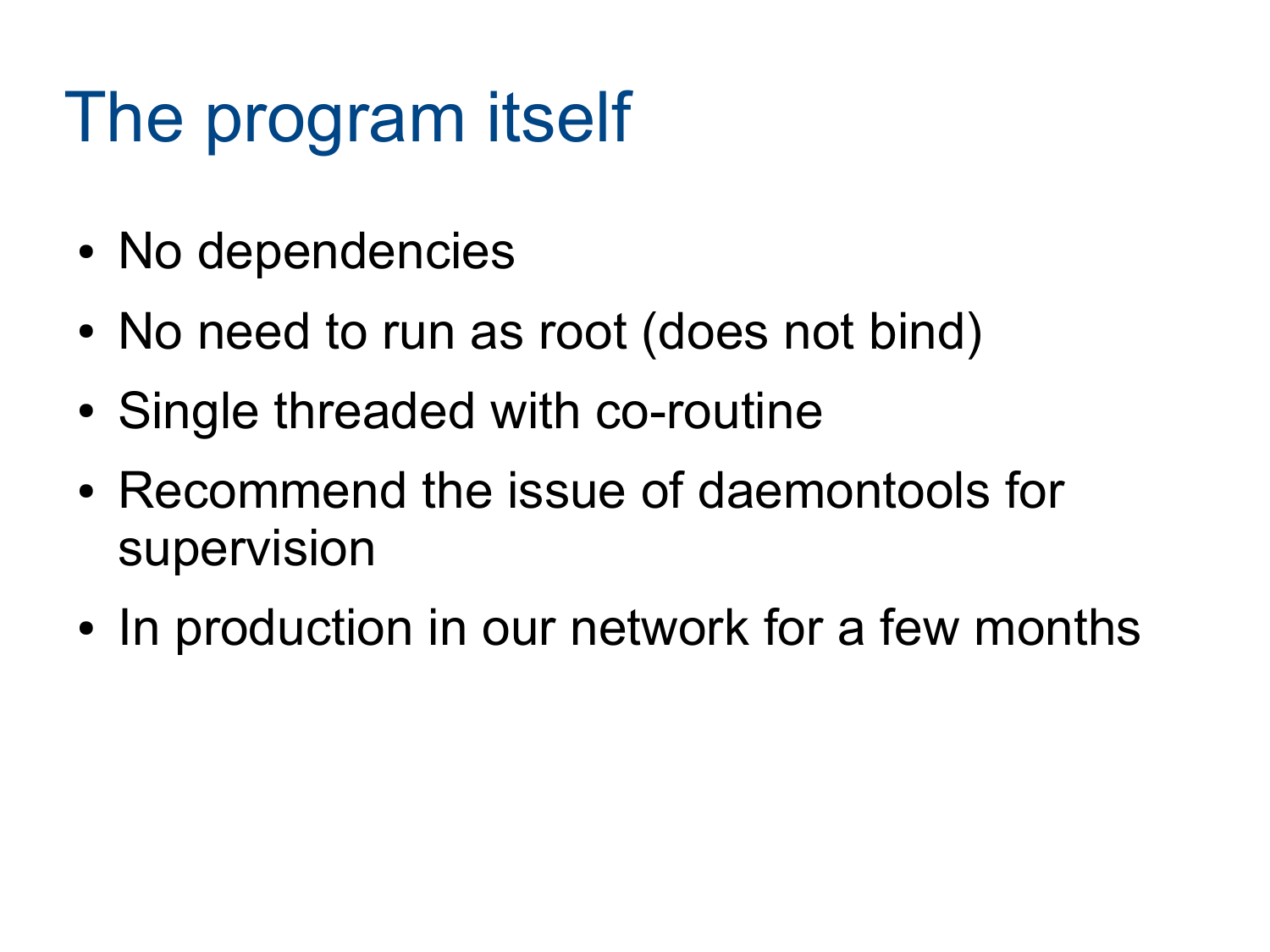# QUESTIONS ??

#### Answers :

- Why is a router stuck in active?
	- it could not establish a connection to its peer
	- it is not trying anymore (configuration, algo choice, ...)
	- your peer is not trying neither
	- forcing the peer to return to IDLE state will force a new attempt to connect
- Why is my router crashing
	- The answer is at http://www.andyd.net/media/talks/asn4\_breaks\_network.pdf
- What is flow spec
	- Now you know !
- What if I use a Holdtime of 3
	- Lots of KEEPALIVE packets being exchanged
	- The fastest possible detection of peer failure without BFD